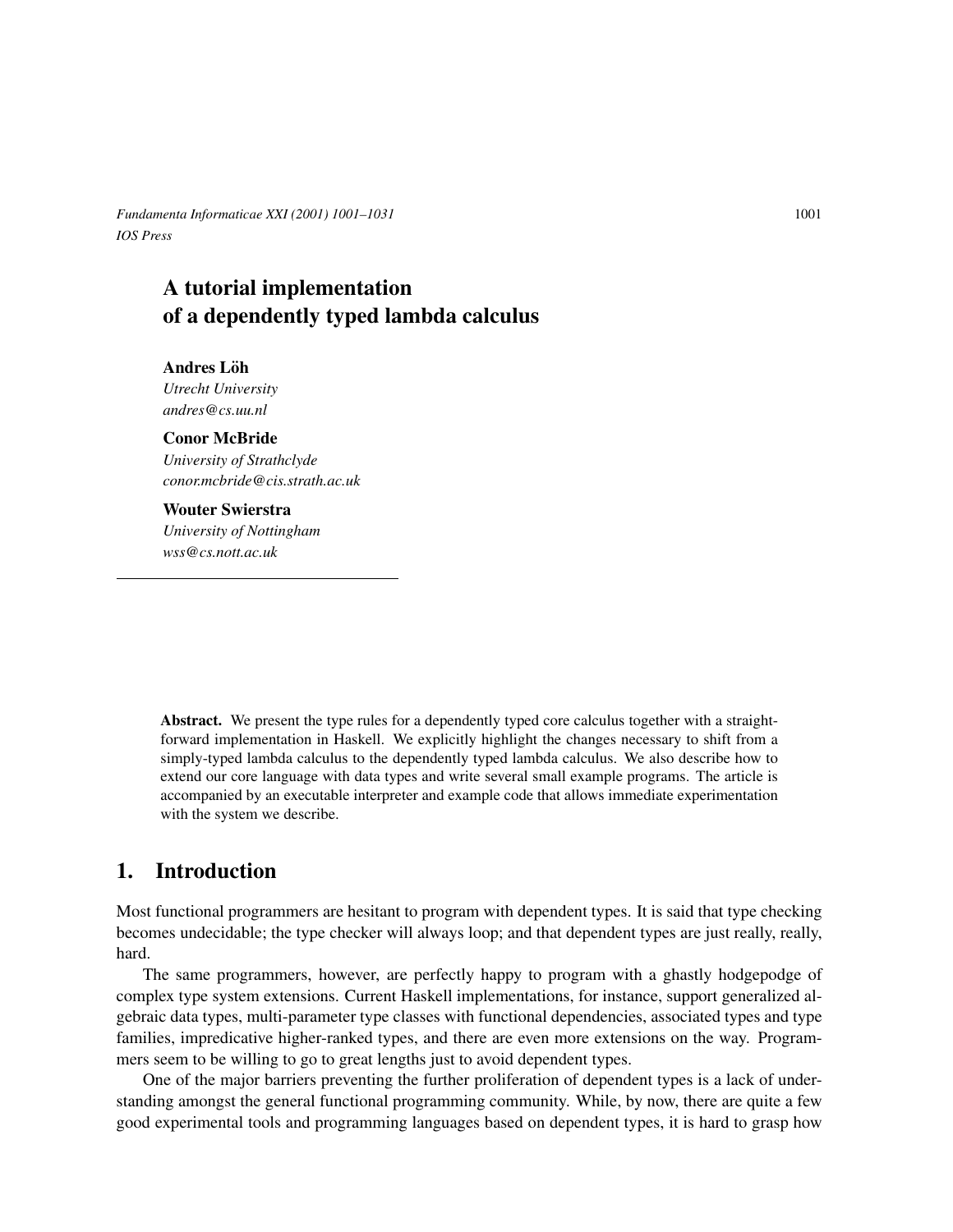these tools actually work. A significant part of the literature available on dependent types is written by type theorists for other type theorists to read. As a result, these papers are often not easily accessible to functional programmers. This article aims to remedy this situation.

Most importantly, we aim to fill a gap in the literature. To set the scene, we study the simply-typed lambda calculus (Section 2). We present both the mathematical specification and Haskell implementation of the abstract syntax, evaluation, and type checking. Taking the simply-typed lambda calculus as starting point, we move on to a minimal dependently typed lambda calculus (Section 3).

Inspired by Pierce's incremental development of type systems [21], we highlight the changes, both in the specification and implementation, that are necessary to shift to the dependently typed lambda calculus. Perhaps surprisingly, the modifications necessary are comparatively small. By making these changes as explicit as possible, we hope that the transition to dependent types will be as smooth as possible for readers already familiar with the simply-typed lambda calculus.

While none of the type systems we implement are new, we believe that our paper can serve as a gentle introduction on how to implement a dependently typed system in Haskell. Implementing a type system is one of the best ways to learn about all the subtle issues involved. Although we do not aim to survey all the different ways to implement a typed lambda calculus, we do try to be explicit about our design decisions, carefully mention alternative choices, and provide an outline of the wider design space.

The full power of dependent types can only come to its own if we add data types to this base calculus. Therefore we demonstrate how to extend our language with natural numbers and vectors in Section 4. More data types can be added using the principles explained in this section. Using the added data types, we write the classic vector append operation to illustrate how to program in our core calculus.

Finally, we have made it easy to experiment with our system: the source code of this article contains a small interpreter for the type system and evaluation rules we describe. By using the same sources as the article, the interpreter is guaranteed to follow the implementation we describe closely, and is carefully documented. It hence provides a valuable platform for further education and experimentation.

This article is *not* an introduction to dependently typed programming or an explanation on how to implement a full dependently typed programming language. However, we hope that this article will help to dispel many misconceptions functional programmers may have about dependent types, and that it will encourage readers to explore this exciting area of research further.

# 2. Simply Typed Lambda Calculus

On our journey to dependent types, we want to start on familiar ground. In this section, we therefore consider the simply-typed lambda calculus, or  $\lambda \rightarrow$  for short. In a sense,  $\lambda \rightarrow$  is the smallest imaginable statically typed functional language. Every term is explicitly typed and no type inference is performed. It has a much simpler structure than the type lambda calculi at the basis of languages such as ML or Haskell that support polymorphic types and type constructors. In  $\lambda \rightarrow$ , there are only base types and functions cannot be polymorphic. Without further additions,  $\lambda_{\rightarrow}$  is strongly normalizing: evaluation terminates for any term, independent of the evaluation strategy.

#### 2.1. Abstract syntax

The type language of  $\lambda_{\rightarrow}$  consists of just two constructs: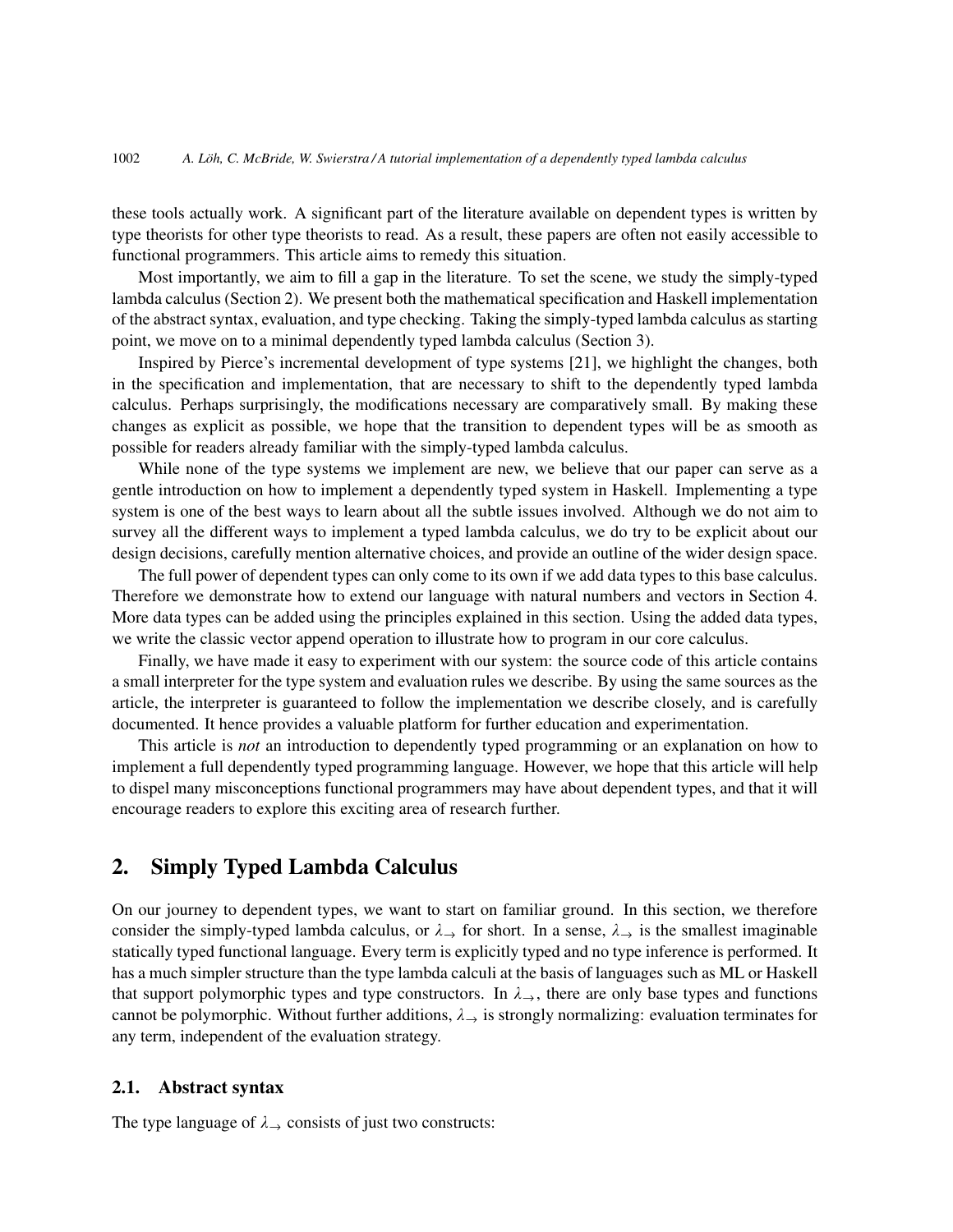$$
\frac{e \Downarrow v}{e :: \tau \Downarrow v} \frac{e \Downarrow v}{x \Downarrow x}
$$
\n
$$
\frac{e \Downarrow \lambda x \rightarrow v \quad v[x \mapsto e'] \Downarrow v'}{e e' \Downarrow v'} \frac{e \Downarrow n \quad e' \Downarrow v'}{e e' \Downarrow n \quad v'} \frac{e \Downarrow v}{\lambda x \rightarrow e \Downarrow \lambda x \rightarrow v}
$$

Figure 1. Evaluation in  $\lambda \rightarrow$ 

 $\tau ::= \alpha$  base type  $\left| \tau \rightarrow \tau' \right|$  function type

There is a set of base types  $\alpha$ ; compound types  $\tau \to \tau'$  correspond to functions from  $\tau$  to  $\tau'$ .

| $e ::= e :: \tau$                | annotated term <sup>1</sup> |
|----------------------------------|-----------------------------|
| $\perp x$                        | variable                    |
| $\begin{array}{c} e \end{array}$ | application                 |
| $\lambda x \rightarrow e$        | lambda abstraction          |

There are four kinds of terms: terms with an explicit type annotation; variables; applications; and lambda abstractions.

Terms can be evaluated to values:

| $v ::= n$                 | neutral term       |
|---------------------------|--------------------|
| $\lambda x \rightarrow v$ | lambda abstraction |
| $n ::= x$                 | variable           |
| $\left  n v \right $      | application        |

A value is either a *neutral term*, i.e., a variable applied to a (possibly empty) sequence of values, or it is a lambda abstraction.

## 2.2. Evaluation

The (big-step) evaluation rules of  $\lambda_{\rightarrow}$  are given in Figure 1. The notation *e*  $\parallel$  *v* means that the result of completely evaluating *e* is *v*. Since we are in a strongly normalizing language, the evaluation strategy is irrelevant. To keep the presentation simple, we evaluate everything as far as possible, and even evaluate under lambda. Type annotations are ignored during evaluation. Variables evaluate to themselves.

The only interesting case is application. In that case, it depends whether the left subterm evaluates to a neutral term or a lambda abstraction. In the former case, the evaluation cannot proceed further and we construct a new neutral term from the results of evaluating the two subterms.

When evaluation of the left subterm does yield a lambda abstraction, we  $\beta$ -reduce. As this substitution may itself produce new redexes, we evaluate the result of the substitution.

Here are few example terms in  $\lambda \rightarrow$ , and their evaluations. Let us write id to denote the term  $\lambda x \rightarrow x$ , and const to denote the term  $\lambda x y \to x$ , which we use in turn as syntactic sugar for  $\lambda x \to \lambda y \to x$ . Then

<sup>&</sup>lt;sup>1</sup>Type theorists use ':' or '∈' to denote the type inhabitation relation. In Haskell, the symbol ':' is used as the "cons" operator for lists, therefore the designers of Haskell chose the non-standard '::' for type annotations. In this paper, we will stick as close as possible to Haskell's syntax, in order to reduce the syntactic gap between the languages involved in the presentation.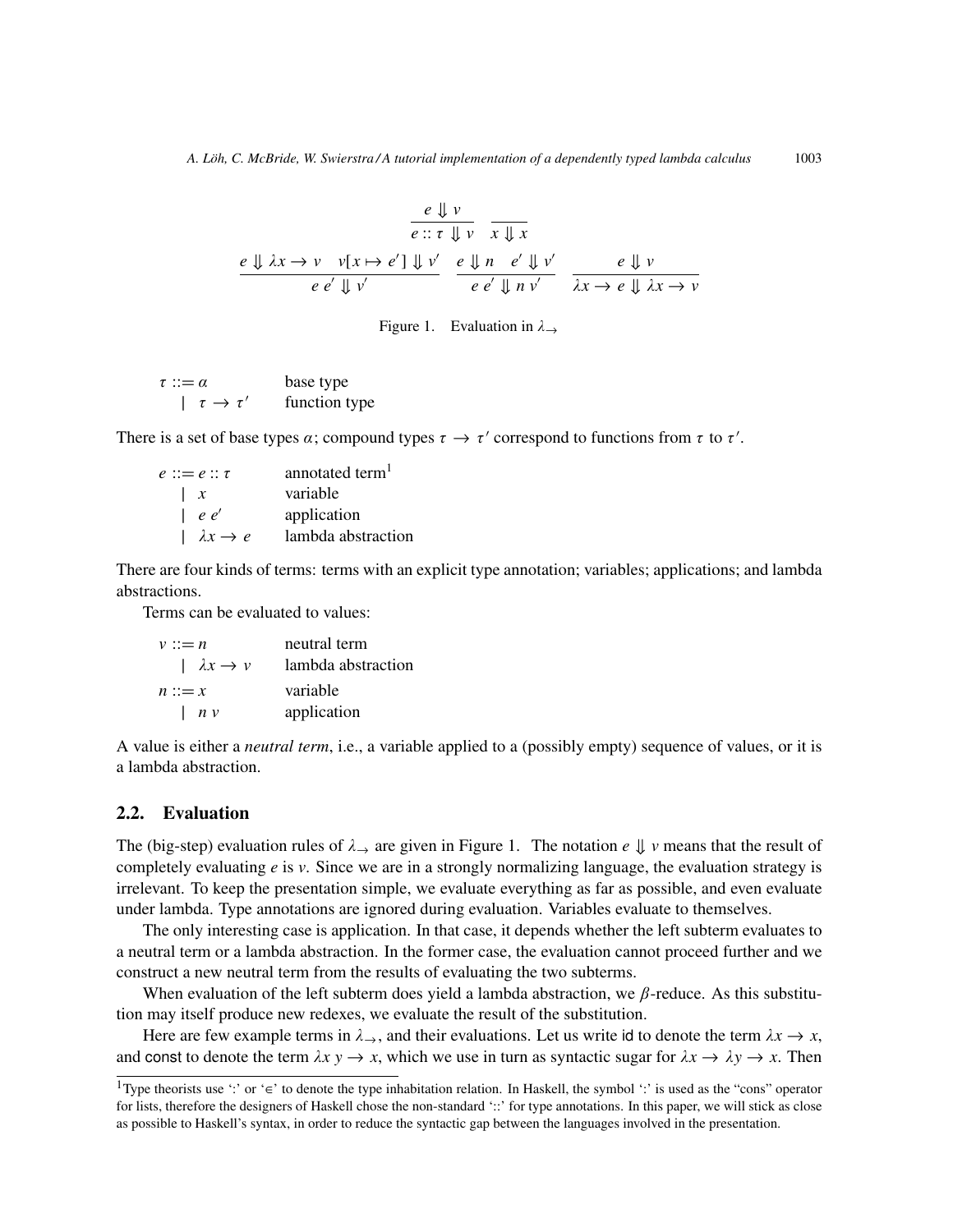| $\Gamma ::= \varepsilon$                                      | $ \Gamma, \alpha :: *$<br>$ \Gamma, x :: \tau$                             | empty context<br>adding a type identifier<br>adding a term identifier |                                                                                              |                              |  |       |
|---------------------------------------------------------------|----------------------------------------------------------------------------|-----------------------------------------------------------------------|----------------------------------------------------------------------------------------------|------------------------------|--|-------|
|                                                               | valid( $\Gamma$ )<br>valid( $\varepsilon$ ) valid( $\Gamma, \alpha :: *$ ) |                                                                       | valid( $\Gamma$ ) $\Gamma \vdash \tau :: *$                                                  | valid( $\Gamma, x :: \tau$ ) |  |       |
| $\frac{\Gamma(\alpha) = *}{\Gamma \vdash \alpha :: *}$ (TVAR) |                                                                            |                                                                       | $\frac{\Gamma\vdash\tau::* \quad \Gamma\vdash\tau'::*}{\Gamma\vdash\tau\rightarrow\tau'::*}$ |                              |  | (FUN) |

Figure 2. Contexts and well-formed types in  $\lambda \rightarrow$ 

 $(id :: \alpha \rightarrow \alpha) y \Downarrow y$  $(\text{const} :: (\beta \rightarrow \beta) \rightarrow \alpha \rightarrow \beta \rightarrow \beta)$  id *y*  $\downarrow \downarrow$  id

## 2.3. Type System

Type rules are generally of the form  $\Gamma \vdash e::t$ , indicating that a term *e* is of type *t* in context  $\Gamma$ . The context lists valid base types, and associates identifiers with type information. We write  $\alpha$  :: \* to indicate that  $\alpha$  is a base type, and *x*::*t* to indicate that *x* is a term of type *t*. Every free variable in both terms and types must occur in the context. For instance, if we want to declare const to be of type  $(\beta \to \beta) \to \alpha \to \beta \to \beta$ , we need our context to contain at least:

$$
\alpha :: *, \beta :: *, \text{const} :: (\beta \to \beta) \to \alpha \to \beta \to \beta
$$

Note  $\alpha$  and  $\beta$  are introduced before they are used in the type of const. These considerations motivate the definitions of contexts and their validity given in Figure 2.

Multiple bindings for the same variable can occur in a context, with the rightmost binding taking precedence. We write  $\Gamma(z)$  to denote the information associated with identifier *z* by context  $\Gamma$ .

The last two rules in Figure 2 (TVAR, FUN) explain when a type is well-formed, i.e., when all its free variables appear in the context. In the rules for the well-formedness of types as well as in the type rules that follow, we implicitly assume that all contexts are valid.

Note that  $\lambda_{\rightarrow}$  is not polymorphic: a type identifier represents one specific type and cannot be instantiated.

Finally, we can give the type rules (Figure 3). We do not try to infer the types of lambda-bound variables. Therefore, in general, we perform only type checking. However, for annotated terms, variables, and applications we can easily determine the type. We therefore mark type rules with ::↓ when the type is supposed to be an input to the type checking algorithm and with  $:: \uparrow$  when the type is produced by the type checking algorithm. For now, this is only to provide an intuition, but the distinction will become more significant in the implementation.

Let us first look at the inferable terms. We check annotated terms against their type annotation, and then return the type (ANN). The type of a variable can be looked up in the environment (VAR). For applications (APP), we deal with the function first, which must be of a function type. We can then check the argument against the function's domain, and return the range as the result type.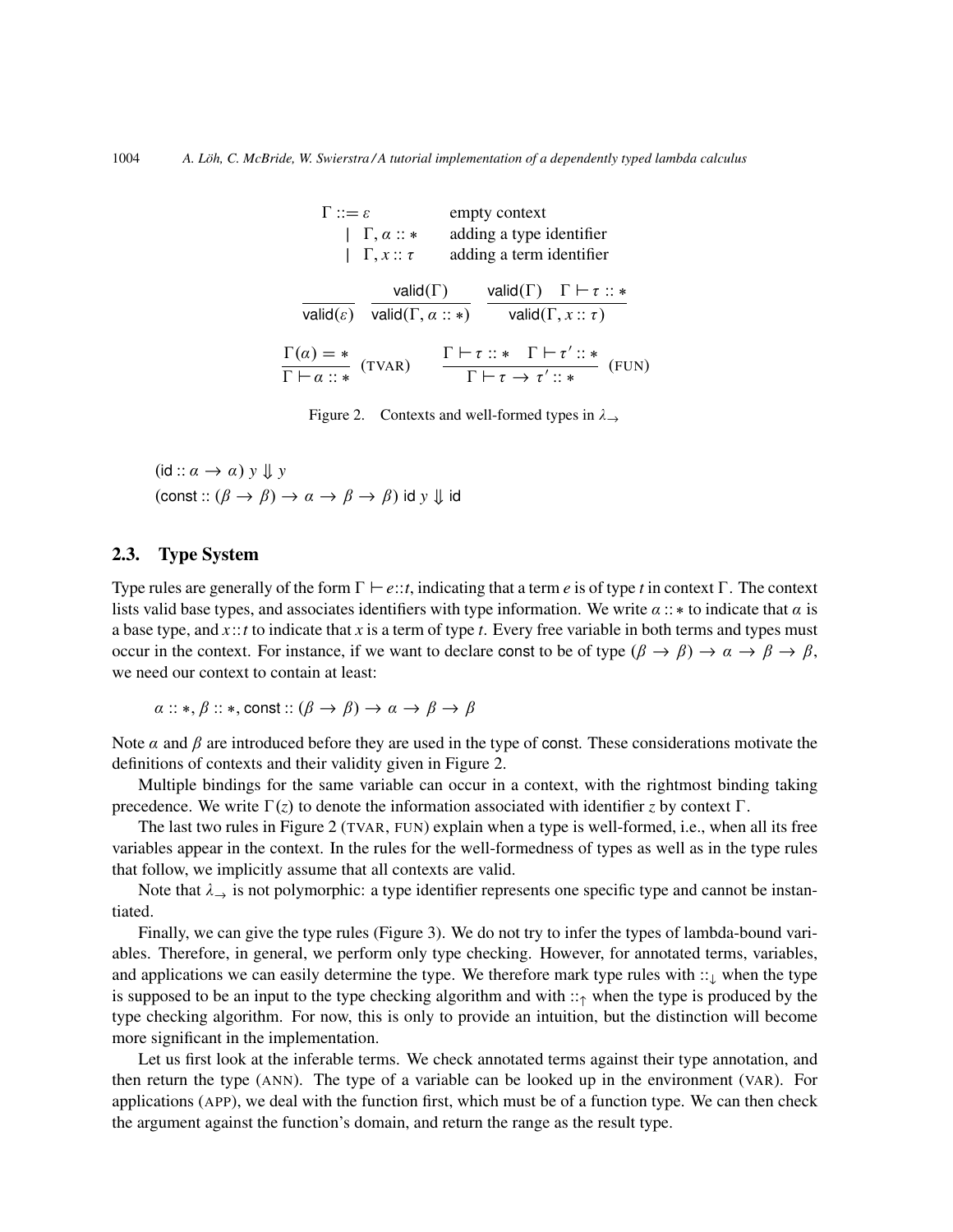$$
\frac{\Gamma \vdash \tau :: * \Gamma \vdash e :: \downarrow \tau}{\Gamma \vdash (e :: \tau) :: \uparrow \tau} \quad \text{(ANN)} \qquad \frac{\Gamma(x) = \tau}{\Gamma \vdash x :: \uparrow \tau} \quad \text{(var)} \qquad \frac{\Gamma \vdash e :: \uparrow \tau \to \tau' \quad \Gamma \vdash e' :: \downarrow \tau}{\Gamma \vdash e e' :: \uparrow \tau'} \quad \text{(APP)}
$$
\n
$$
\frac{\Gamma \vdash e :: \uparrow \tau}{\Gamma \vdash e :: \downarrow \tau} \quad \text{(CHK)} \qquad \frac{\Gamma, x :: \tau \vdash e :: \downarrow \tau'}{\Gamma \vdash \lambda x \to e :: \downarrow \tau \to \tau'} \quad \text{(LAM)}
$$

Figure 3. Type rules for  $\lambda \rightarrow$ 

The final two rules are for type checking. If we can infer a type for a term, we can also check it against a type if the two types are identical (CHK). A lambda abstraction (LAM) can only be checked against a function type. We check the body of the abstraction in an extended context.

Note that the rules are almost syntax-directed: The rule relating checkable and inferable terms (CHK) seems to match any term. However, since there is no rule to infer the type of a lambda abstraction and there are no explicit rules to check an annotation, variable or application, the rules can easily be translated into a syntax-directed algorithm.

Here are type judgements – derivable using the above rules – for our two running examples:

$$
\alpha :: *, y :: \alpha \qquad \vdash (id :: \alpha \rightarrow \alpha) y :: \alpha
$$
  

$$
\alpha :: *, y :: \alpha, \beta :: * \vdash (const :: (\beta \rightarrow \beta) \rightarrow \alpha \rightarrow \beta \rightarrow \beta) id y :: \beta \rightarrow \beta
$$

#### 2.4. Implementation

We now give an implementation of  $\lambda_{\rightarrow}$  in Haskell. We provide an evaluator for well-typed terms, and functions to type-check  $\lambda_{\rightarrow}$  terms. The implementation follows the formal description that we have just introduced very closely.

There is a certain freedom in how to implement the rules. We pick an implementation that allows us to follow the type system closely, and that reduces the amount of technical overhead to a relative minimum, so that we can concentrate on the essence of the algorithms involved. In what follows, we briefly discuss our design decisions and mention alternatives. It is important to point out that none of these decisions is essential for implementing dependent types.

Representing bound variables There are different possibilities to represent bound variables – all of them have advantages, and in order to exploit a maximum of advantages, we choose different representations in different places of our implementation.

We represent locally bound variables by *de Bruijn indices*: variable occurrences are represented by numbers instead of strings or letters, the number indicating how many binders occur between its binder and the occurrence. For example, we can write id as  $\lambda \to 0$ , and const as  $\lambda \to \lambda \to 1$  using de Bruijn indices. The advantage of this representation is that variables never have to be renamed, i.e.,  $\alpha$ -equality of terms reduces to syntactic equality of terms.

The disadvantage of using de Bruijn indices is it is rather cumbersome to manipulate terms with free variables. Although we can use indices unbound by a lambda to indicate that a variable is free, these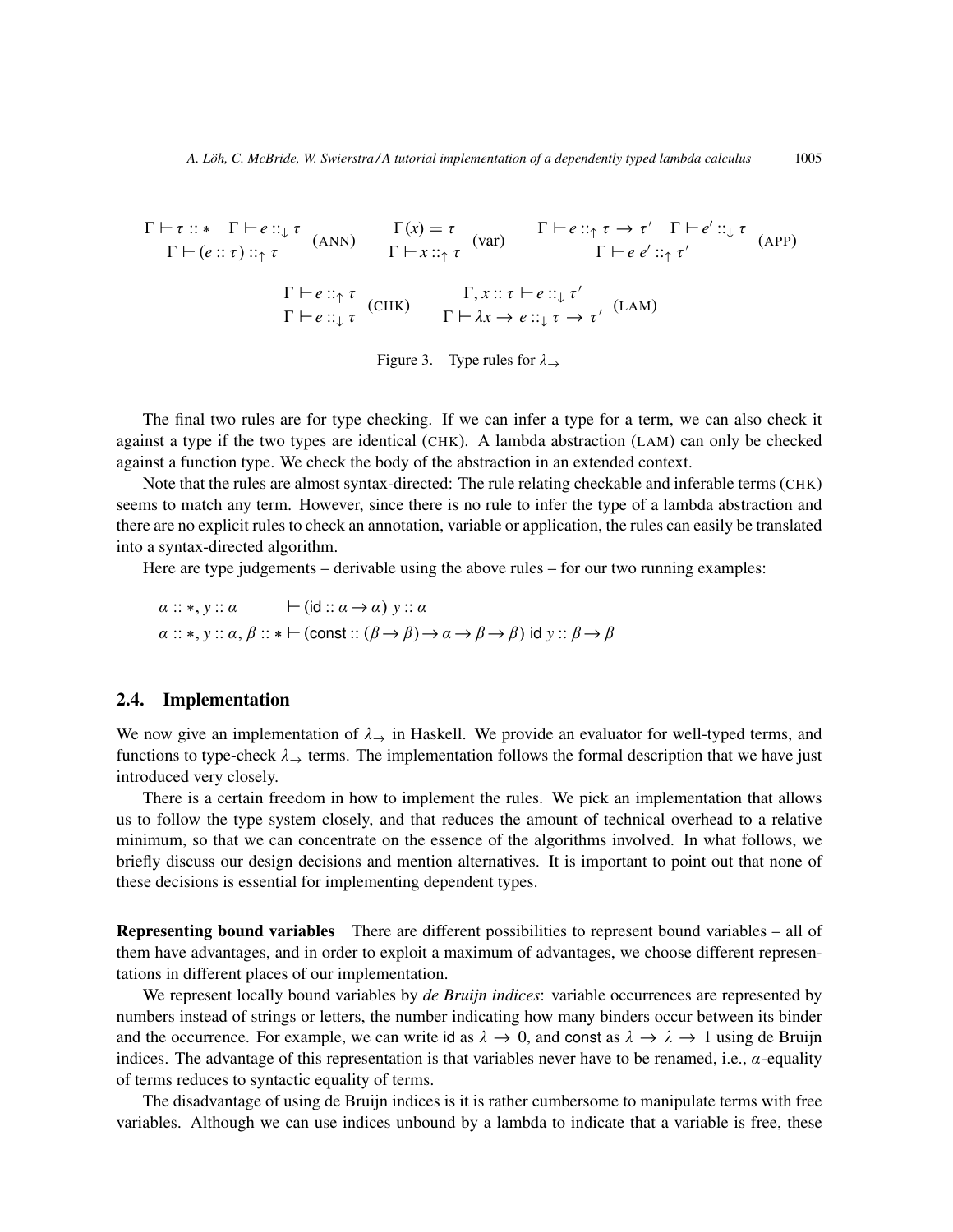indices are *relative* – whenever we traverse a term and go under a lambda, these references must be updated accordingly.

We therefore represent such free variables in terms using *absolute* references, i.e., *names*. The combination of using numbers for variables local, and names for variables global to the current term is called a *locally nameless* representation [23, 13].

Finally, we use *higher-order abstract syntax* to represent values: values that are functions are represented using Haskell functions. This has the advantage that we can use Haskell's function application and do not have to implement substitution ourselves, and need not worry about name capture. A slight downside of this approach is that Haskell functions can neither be shown nor compared for equality. Fortunately, this drawback can easily be alleviated by *quoting* a value back into a concrete representation. We will return to quoting once we have defined the evaluator and the type checker.

Separating inferable and checkable terms As we have already hinted at in the presentation of the type rules for  $\lambda_{\rightarrow}$  in Figure 3, we choose to distinguish terms for which the type can be read off (called *inferable terms*) and terms for which we need a type to check them. This syntactic distinction between checkable and inferable terms dates at least as far back as work by Pierce and Turner [22].

Alternatively, we could require every lambda-abstracted variable to be explicitly annotated in the abstract syntax – we would then have inferable terms exclusively. It is, however, very useful to be able to annotate any term. In the presence of general annotations, it is no longer necessary to require an annotation on every lambda-bound variable. In fact, allowing un-annotated lambdas gives us quite a bit of convenience without extra cost: applications of the form  $e(\lambda x \rightarrow e')$  can be processed without type annotation, because the type of *x* is determined by the type of *e*.

Abstract syntax We introduce data types for *inferable* (Term↑) and *checkable* (Term↓) terms, and for names.

```
data Term↑
   = Ann Term<sub>⊥</sub> Type
   | Bound Int
   | Free Name
   | Term↑ :@: Term↓
  deriving (Show, Eq)
data Term⊥
   = Inf Term<sub>↑</sub>
   | Lam Term↓
  deriving (Show, Eq)
data Name
   = Global String
   | Local Int
   | Quote Int
  deriving (Show, Eq)
```
Annotated terms are represented using *Ann*. As explained above, we use integers to represent bound variables (*Bound*), and names for free variables (*Free*). Names usually refer to global entities using strings.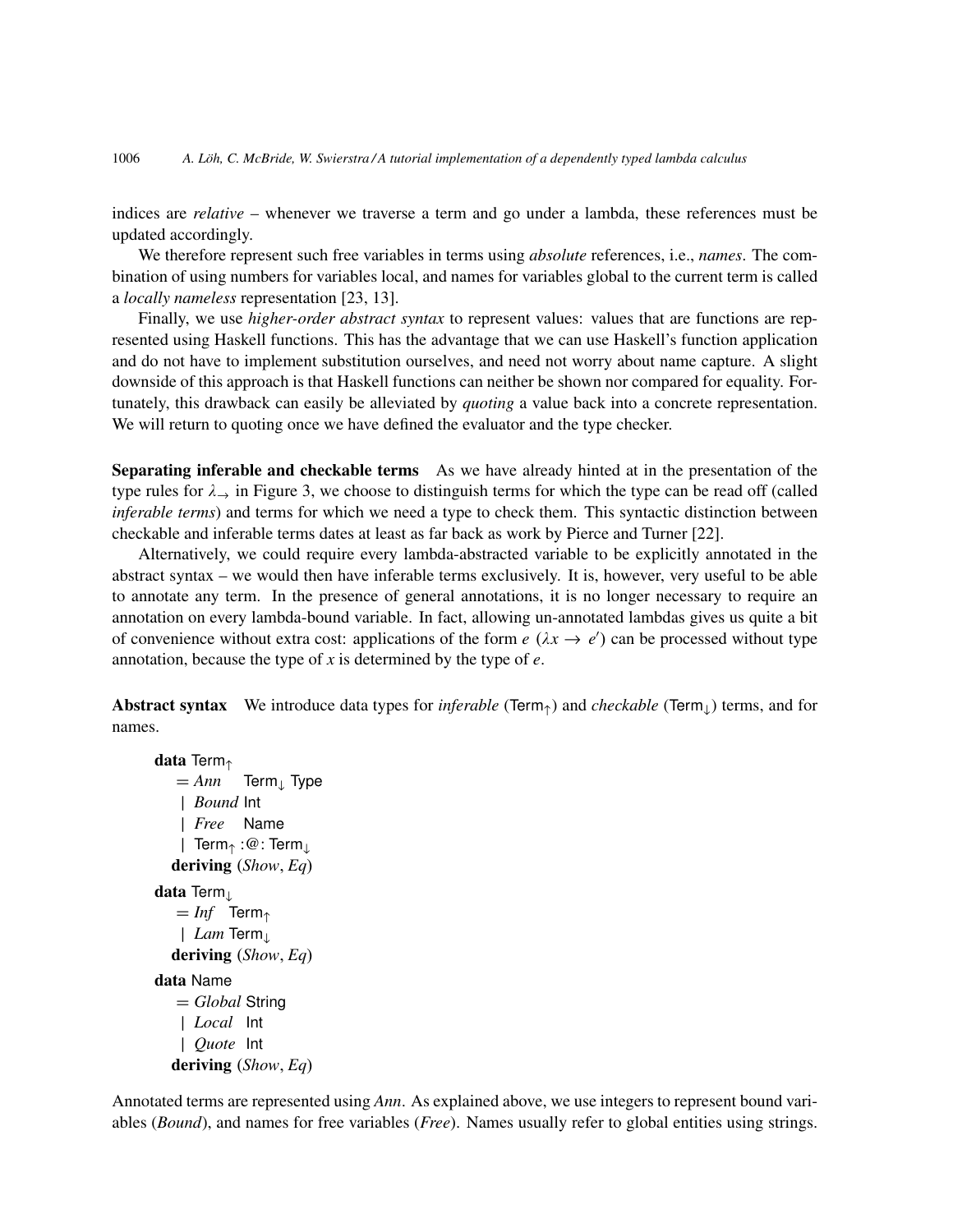When passing a binder in an algorithm, we have to convert a bound variable into a free variable temporarily, and use *Local* for that. During quoting, we will use the *Quote* constructor. The infix constructor :@: denotes application.

Inferable terms are embedded in the checkable terms via the constructor *Inf* , and lambda abstractions (which do not introduce an explicit variable due to our use of de Bruijn indices) are written using *Lam*.

Types consist only of type identifiers (*TFree*) or function arrows (*Fun*). We reuse the Name data type for type identifiers. In  $\lambda_{\rightarrow}$ , there are no bound names on the type level, so there is no need for a *TBound* constructor.

data Type = *TFree* Name | *Fun* Type Type deriving (*Show*, *Eq*)

Values are lambda abstractions (*VLam*) or neutral terms (*VNeutral*).

data Value  $= VLam$  (Value  $\rightarrow$  Value) | *VNeutral* Neutral

As described in the discussion on higher-order abstract syntax, we represent function values as Haskell functions of type Value  $\rightarrow$  Value. For instance, the term const – when evaluated – results in the value *VLam*  $(\lambda x \rightarrow \text{VLam } (\lambda y \rightarrow x))$ .

The data type for neutral terms matches the formal abstract syntax exactly. A neutral term is either a variable (*NFree*), or an application of a neutral term to a value (*NApp*).

data Neutral = *NFree* Name | *NApp* Neutral Value

We introduce a function *vfree* that creates the value corresponding to a free variable:

*vfree* :: Name → Value *vfree n* = *VNeutral* (*NFree n*)

Evaluation The code for evaluation is given in Figure 4. The functions *eval*<sup>↑</sup> and *eval*<sup>↓</sup> implement the big-step evaluation rules for inferable and checkable terms respectively. Comparing the code to the rules in Figure 1 reveals that the implementation is mostly straightforward.

Substitution is handled by passing around an environment of values. Since bound variables are represented as integers, the environment is just a list of values where the *i*-th position corresponds to the value of variable *i*. We add a new element to the environment whenever evaluating underneath a binder, and lookup the correct element (using Haskell's list lookup operator (!!)) when we encounter a bound variable.

For lambda functions (*Lam*), we introduce a Haskell function and add the bound variable *x* to the environment while evaluating the body.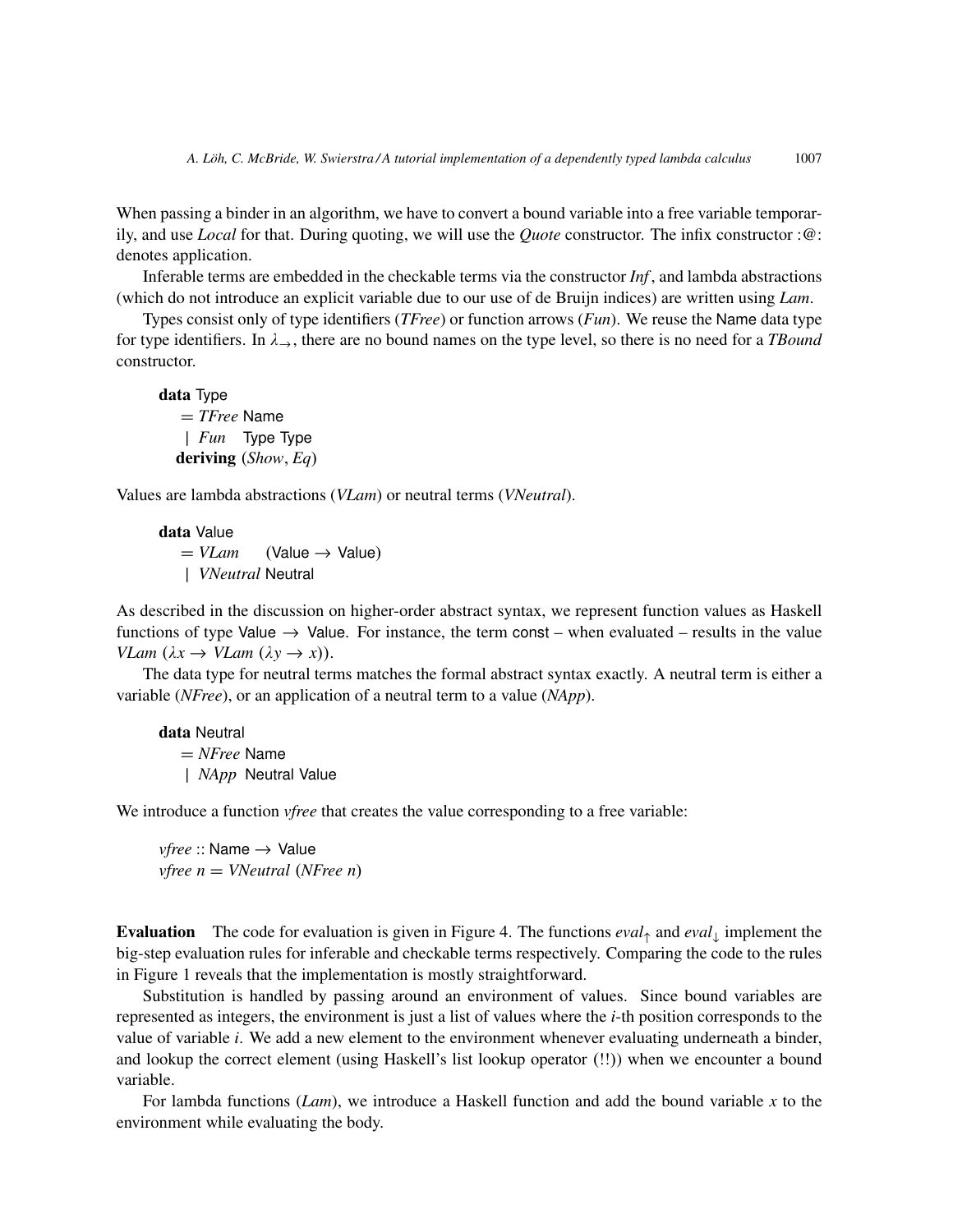```
type Env = [Value]eval_{\uparrow} :: Term_{\uparrow} \rightarrow Env \rightarrow Value
eval_{\uparrow} (Ann e _) d = eval_{\downarrow} e deval_{\uparrow} (Free x) d = \text{vfree } xeval<sub>\uparrow</sub> (Bound i) d = d !! i
eval_{\uparrow}(e:\mathcal{Q}:e') d = vapp\ (eval_{\uparrow}e d)\ (eval_{\downarrow}e' d)vapp :: Value → Value → Value
vapp (VLam f) v = f vvapp (VNeutral n) v = VNeutral (NApp n v)
eval↓ :: Term↓ → Env → Value
eval_{\downarrow} (Inf i) d = eval_{\uparrow} i d
eval_{\downarrow}(Lam e) d = VLam (\lambda x \rightarrow eval_{\downarrow} e (x:d))
```


Contexts Before we can tackle the implementation of type checking, we have to define contexts. Contexts are implemented as (reversed) lists associating names with either ∗ (*HasKind Star*) or a type (*HasType t*):

```
data Kind = Star
  deriving (Show)
data Info
   = HasKind Kind
   | HasType Type
  deriving (Show)
type Context = [(Name, Info)]
```
Extending a context is thus achieved by the list "cons" operation; looking up a name in a context is performed by the Haskell standard list function *lookup*.

Type checking We now implement the rules in Figure 3. The code is shown in Figure 5. The type checking algorithm can fail, and to do so gracefully, it returns a result in the Result monad. For simplicity, we choose a standard error monad in this presentation:

type Result  $\alpha =$  Either String  $\alpha$ 

We use the function *throwError* :: String  $\rightarrow$  Result  $\alpha$  to report an error.

The function for inferable terms *type*<sub>↑</sub> returns a type, whereas the function for checkable terms *type*<sub>⊥</sub> takes a type as input and returns (). The well-formedness of types is checked using the function *kind*↓. Each case of the definitions corresponds directly to one of the rules.

The type-checking functions are parameterized by an integer argument indicating the number of binders we have encountered. On the initial call, this argument is 0, therefore we provide  $type_{\uparrow 0}$  as a wrapper function.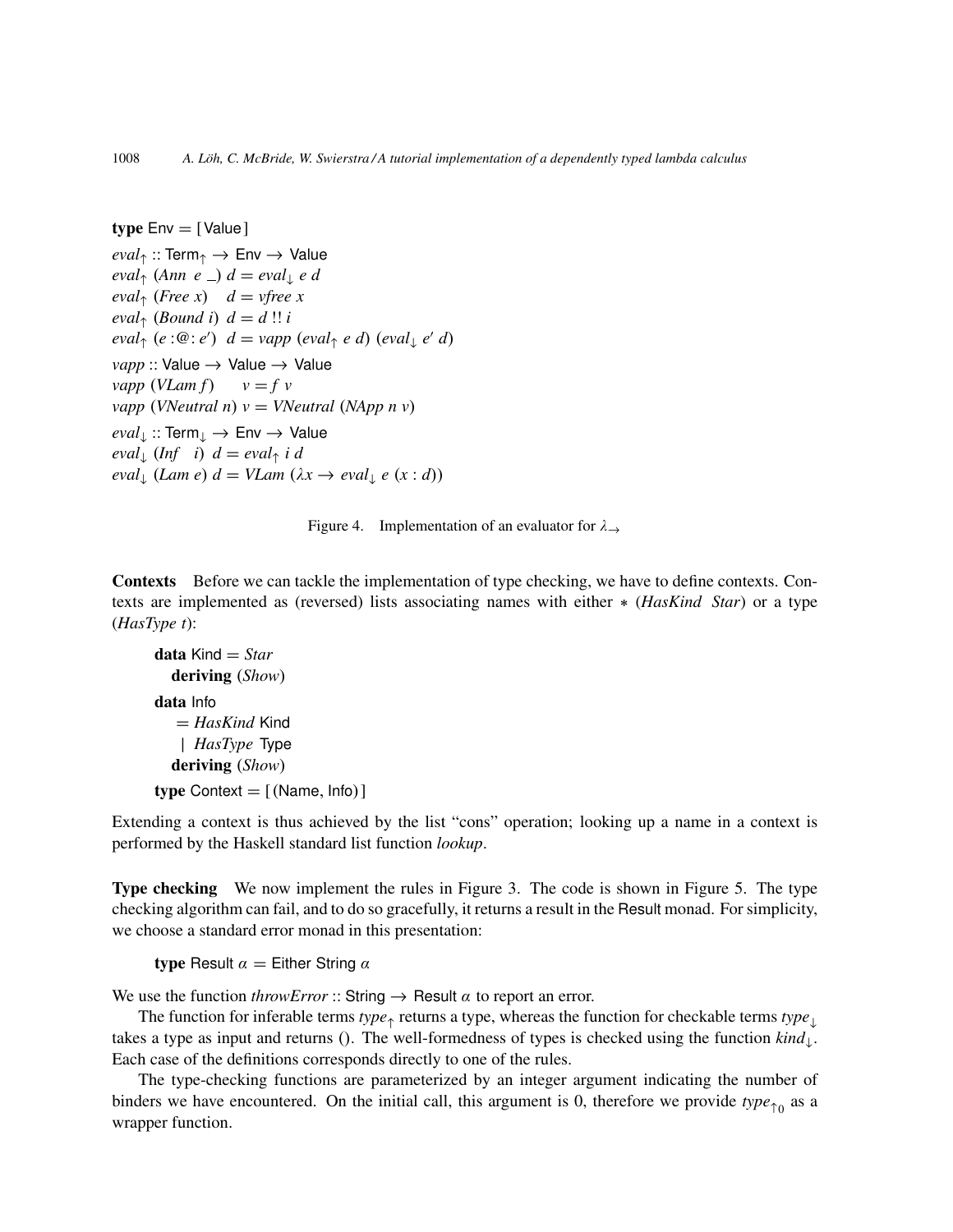```
\text{kind}_{\downarrow} :: Context \rightarrow Type \rightarrow Kind \rightarrow Result ()
kind_{\perp} \Gamma (TFree x) Star
     = case lookup x \Gamma of
            Just (HasKind Star) → return ()
            Nothing \rightarrow throwError "unknown identifier"
\text{kind}_{\downarrow} \Gamma (Fun \kappa \kappa') Star
     = do kind<sub>\downarrow</sub> \Gamma κ Star
             kind<sub>\downarrow</sub> \Gamma κ' Star
\mathit{type}_{\uparrow 0}:: Context \rightarrow Term_{\uparrow}\rightarrow Result Type
type_{\uparrow 0} = type_{\uparrow} 0type<sub>↑</sub> :: Int → Context → Term<sub>↑</sub> → Result Type
type_{\uparrow} i \Gamma (Ann e \tau)
     = do kind<sub>\downarrow</sub> \Gamma \tau Star
              type↓
i 0 e τ
              return τ
type_{\uparrow} i \Gamma (Free x)
     = case lookup x \Gamma of
            Just (HasType τ) \rightarrow return τNothing \rightarrow throwError "unknown identifier"
type_{\uparrow} i \Gamma (e : \overline{\omega} : e')
     =do \sigma \leftarrow type_{\uparrow} i \Gamma e
              case σ of
                  Fun \tau \tau' \rightarrow do type_{\perp} i \Gamma e' \taureturn τ'
                                → throwError "illegal application"
type_{\perp} :: Int \rightarrow Context \rightarrow Term<sub>↓</sub> \rightarrow Type \rightarrow Result ()
type<sub>↓</sub> i Γ (Inf e) τ
     \vec{a} =do \tau' \leftarrow type_{\uparrow} i \Gamma e
              unless (τ = = τ
0
) (throwError "type mismatch")
type<sub></sub> i Γ (Lam e) (Fun τ τ')
     \stackrel{\sim}{=} type<sub>1</sub> (i + 1) ((Local i, HasType \tau) : \Gamma)
                  (subst<sub>↓</sub> 0 (Free (Local i)) e) τ'type<sub>↓</sub> i Γ
     = throwError "type mismatch"
```
Figure 5. Implementation of a type checker for  $\lambda \rightarrow$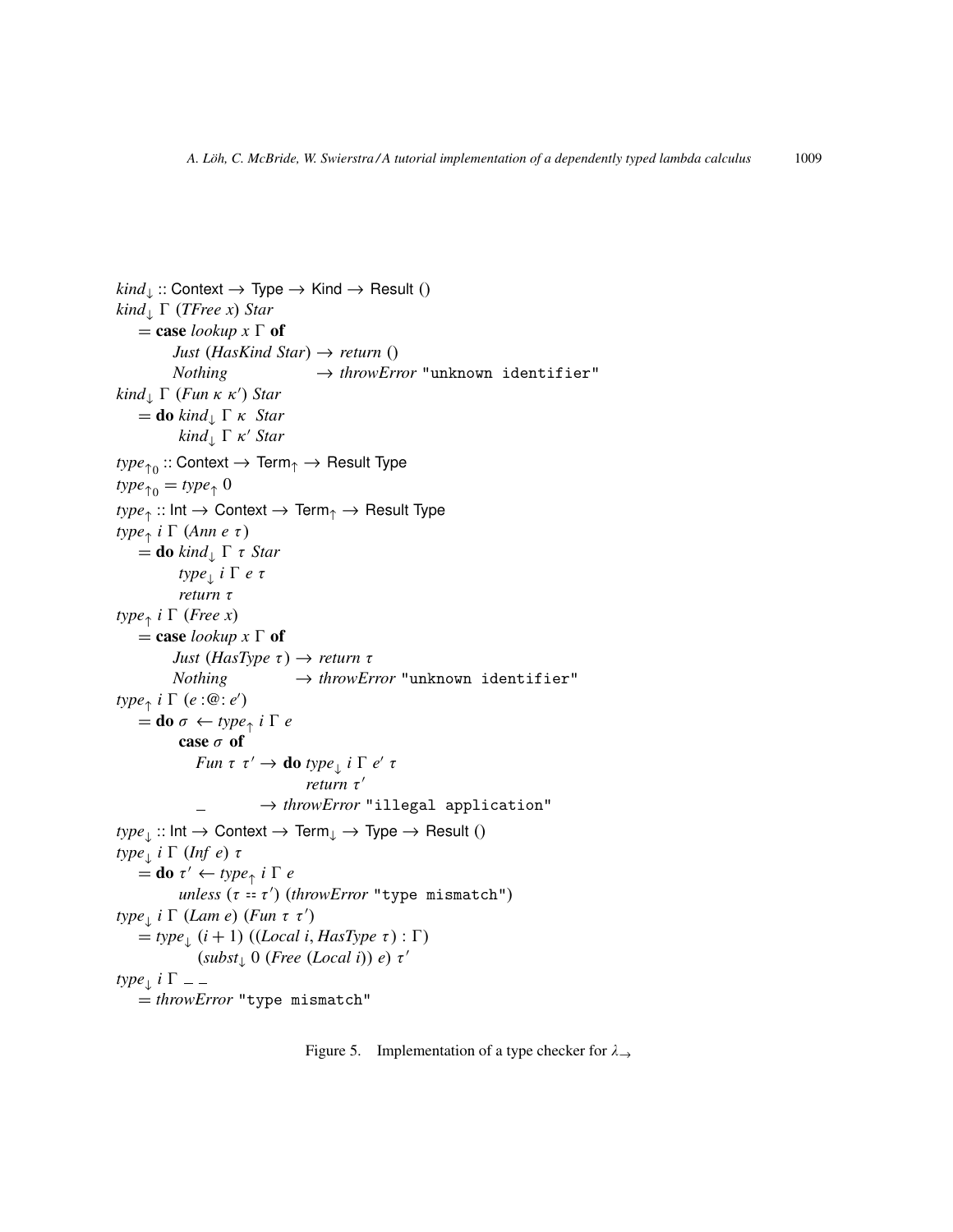$\mathit{subst}_\uparrow$  :: Int  $\rightarrow$  Term<sub>↑</sub>  $\rightarrow$  Term<sub>↑</sub>  $subst_{\uparrow}$  *i r* (*Ann e*  $\tau$ ) = *Ann* (*subst*<sub>↓</sub> *i r e*)  $\tau$  $subst<sub>†</sub>$  *i*  $r$  (*Bound j*) = **if** *i* == *j* **then**  $r$  **else** *Bound j*  $subst<sub>↑</sub>$  *i r* (*Free y*) = *Free y*  $subst_{\uparrow}$  *i*  $r(e:\mathcal{Q}:e') = \textit{subst}_{\uparrow}$  *i*  $r e:\mathcal{Q}: \textit{subst}_{\downarrow}$  *i*  $r e'$  $\mathit{subst}_\downarrow :: \mathsf{Int} \to \mathsf{Term}_\uparrow \to \mathsf{Term}_\downarrow \to \mathsf{Term}_\downarrow$  $\int$ *subst*<sub> $\downarrow$ </sub> *i r* (*Inf e*) = *Inf* (*subst*<sub> $\uparrow$ </sub> *i r e*)  $subst_{\downarrow}$  *i*  $r$  (*Lam e*) = *Lam* ( $subst_{\downarrow}$   $(i + 1)$   $r$  *e*)

Figure 6. Implementation of substitution for  $\lambda \rightarrow$ 

We use this integer to simulate the type rules in the handling of bound variables. In the type rule for lambda abstraction, we add the bound variable to the context while checking the body. We do the same in the implementation. The counter *i* indicates the number of binders we have passed, so *Local i* is a fresh name that we can associate with the bound variable. We then add *Local i* to the context  $\Gamma$ when checking the body. However, because we are turning a bound variable into a free variable, we have to perform the corresponding substitution on the body. The type checker will never encounter a bound variable; correspondingly the function *type*<sup>↑</sup> has no case for *Bound*.

Note that the type equality check that is performed when checking an inferable term is implemented by a straightforward syntactic equality on the data type Type. Our type checker does not perform unification.

The code for substitution is shown in Figure 6, and again comprises a function for checkable (*subst*↓) and one for inferable terms (*subst*↑). The integer argument indicates which variable is to be substituted. The interesting cases are the one for *Bound* where we check if the variable encountered is the one to be substituted or not, and the case for *Lam*, where we increase *i* to reflect that the variable to substitute is referenced by a higher number underneath the binder.

Our implementation of the simply-typed lambda calculus is now almost complete. A small problem that remains is the evaluator returns a Value, and we currently have no way to print elements of type Value.

Quotation As we mentioned earlier, the use of higher-order abstract syntax requires us to define a *quote* function that takes a Value back to a term. As the *VLam* constructor of the Value data type takes a function as argument, we cannot simply derive *Show* and *Eq* as we did for the other types. Therefore, as soon as we want to get back at the internal structure of a value, for instance to display results of evaluation, we need the function *quote*. The code is given in Figure 7.

The function *quote* takes an integer argument that counts the number of binders we have traversed. Initially, *quote* is always called with 0, so we wrap this call in the function  $\omega = \omega e_0$ .

If the value is a lambda abstraction, we generate a fresh variable *Quote i* and apply the Haskell function *f* to this fresh variable. The value resulting from the function application is then quoted at level *i* + 1. We use the constructor *Quote* that takes an argument of type Int here to ensure that the newly created names do not clash with other names in the value.

If the value is a neutral term (hence an application of a free variable to other values), the function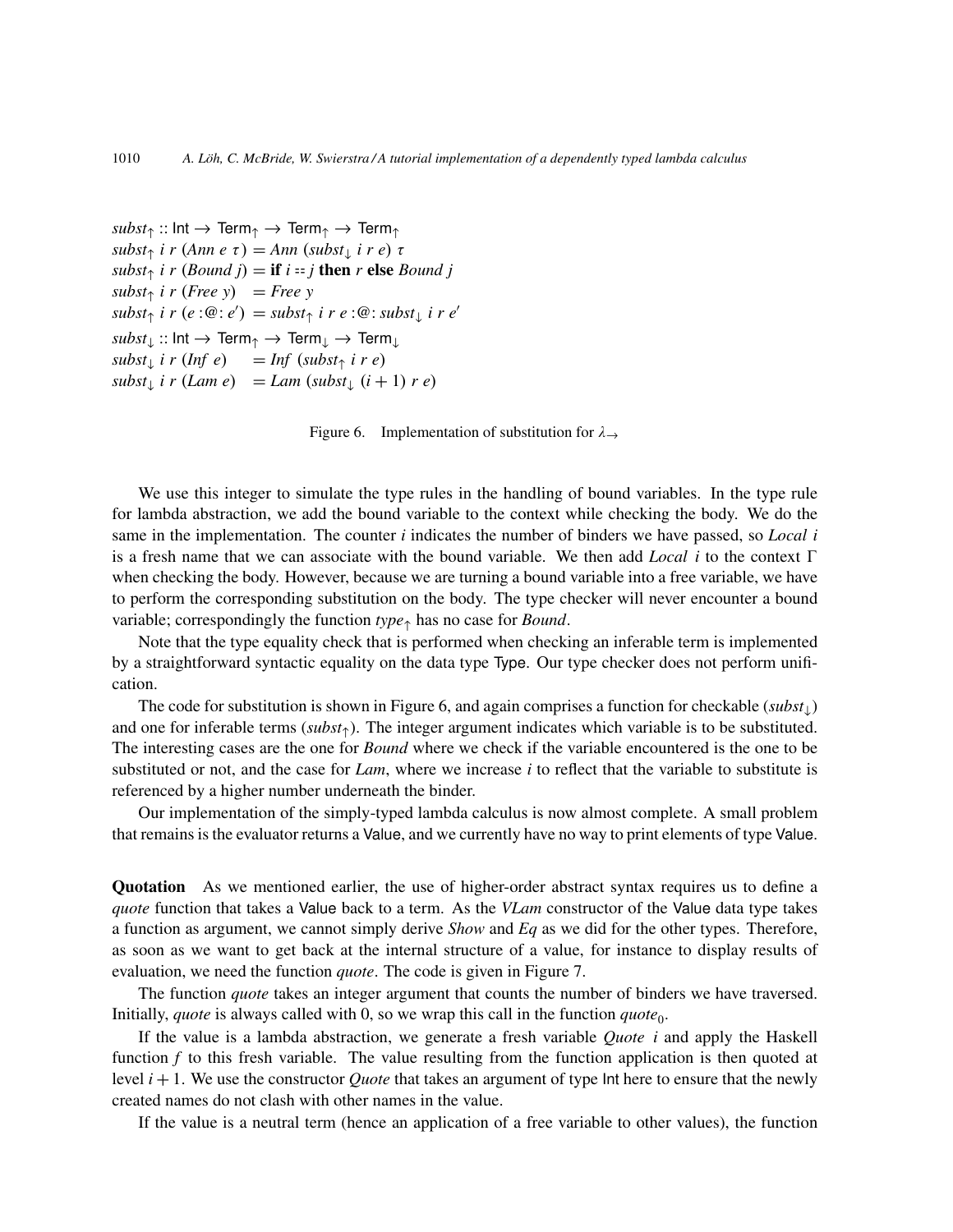```
\mathit{quote}_0 :: Value \rightarrow Term<sub>↓</sub>
\eta u \circ t e_0 = \eta u \circ t e_0\textit{quote} :: \textsf{Int} \rightarrow \textsf{Value} \rightarrow \textsf{Term}_{\perp}quote i (VLam f) = Lam (quote (i + 1) (f (vfree (Quote i))))
quote i (VNeutral n) = Inf (neutralQuote i n)
neutralQuote :: Int → Neutral → Term
neutralQuote i (NFree x) = boundfree i x
neutralQuote i (NApp n v) = neutralQuote i n :@: quote i v
```
Figure 7. Quotation in  $\lambda \rightarrow$ 

*neutralQuote* is used to quote the arguments. The *boundfree* function checks if the variable occurring at the head of the application is a *Quote* and thus a bound variable, or a free name:

*boundfree* :: Int  $\rightarrow$  Name  $\rightarrow$  Term<sub>↑</sub> *boundfree i* (*Quote k*) = *Bound*  $(i - k - 1)$ *boundfree i*  $x = Free x$ 

Quotation of functions is best understood by example. The value corresponding to the term const is *VLam* ( $\lambda x \rightarrow \text{VLam}$  ( $\lambda y \rightarrow x$ )). Applying *quote*<sub>0</sub> yields the following:

*quote* 0 (*VLam* ( $\lambda x \rightarrow \text{VLam}$  ( $\lambda y \rightarrow x$ )))  $= Lam$  (*quote* 1 (*VLam* ( $\lambda y \rightarrow v$ *free* (*Quote* 0)))) = *Lam* (*Lam* (*quote* 2 (*vfree* (*Quote* 0)))) = *Lam* (*Lam* (*neutralQuote* 2 (*NFree* (*Quote* 0)))) = *Lam* (*Lam* (*Bound* 1))

When *quote* moves underneath a binder, we introduce a temporary name for the bound variable. To ensure that names invented during quotation do not interfere with any other names, we only use the constructor *Quote* during the quotation process. If the bound variable actually occurs in the body of the function, we will sooner or later arrive at those occurrences. We can then generate the correct de Bruijn index by determining the number of binders we have passed between introducing and observing the *Quote* variable.

Examples We can now test the implementation on our running examples. We make the following definitions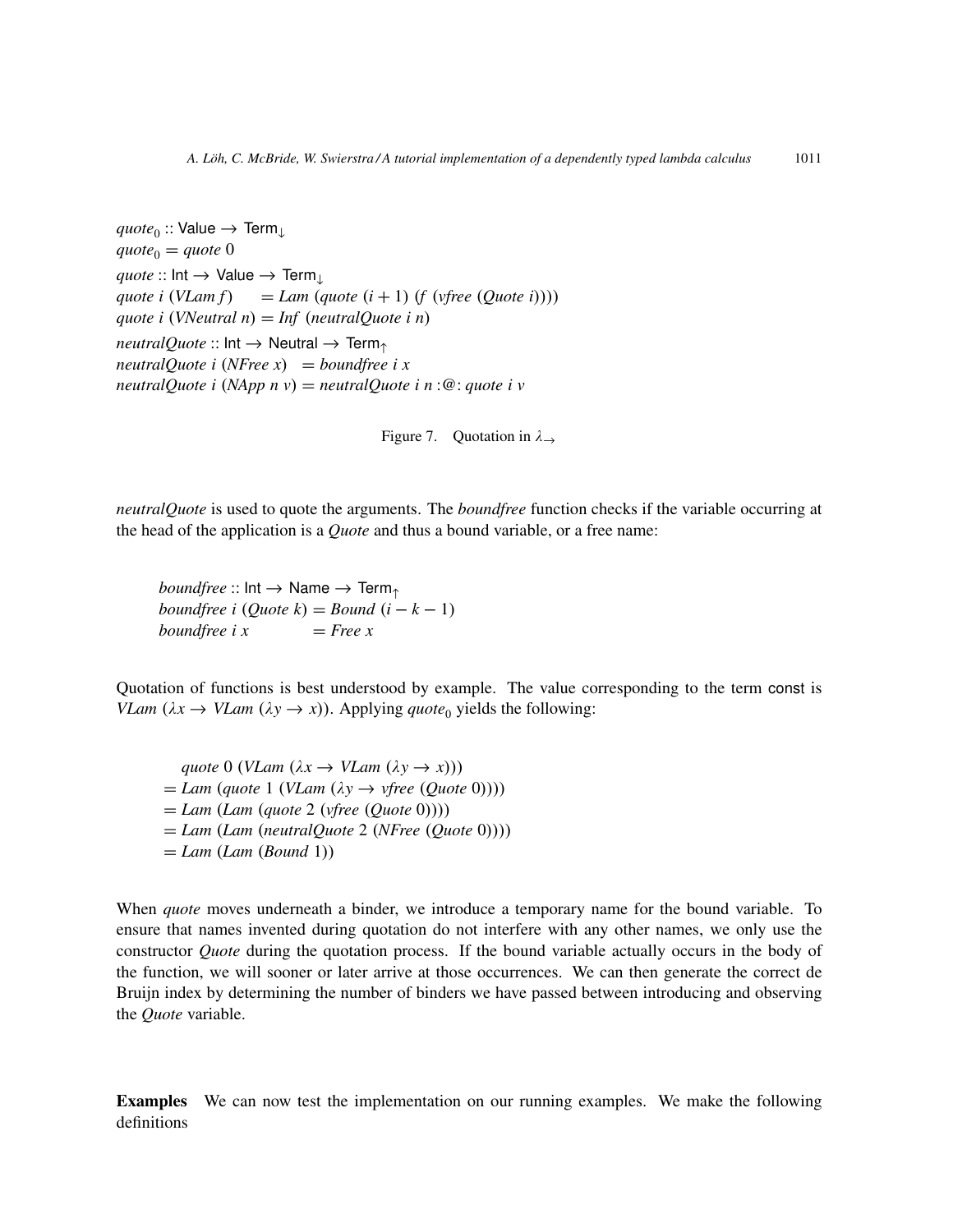```
id' = Lam (Inf (Bound 0))
const' = Lam (Lam (Inf (Bound 1)))
tfree \alpha = TFree (Global \alpha)
free x = Inf (Free (Global x))
term1 = Ann id0
(Fun (tfree "a") (tfree "a")) :@: free "y"
term_2 = Ann const' (Fun (Fun (tfree "b") (tfree "b"))
                         (Fun (tfree "a")
                               (Fun (tfree "b") (tfree "b"))))
          :@: id' :@: free "y"
env_1 = [(Global "y", HasType (three "a"))](Global "a", HasKind Star)]
env_2 = [(Global "b", HasKind Star)] + env_1
```
and then run an interactive session in Hugs or GHCi:<sup>2</sup>

```
i quote0
(eval↑ term1 [ ])
Inf (Free (Global "y"))
i quote0
(eval↑ term2 [ ])
Lam (Inf (Bound 0))
i type↑0
env1 term1
Right (TFree (Global "a"))
i type↑0
env2 term2
Right (Fun (TFree (Global "b")) (TFree (Global "b")))
```
We have implemented a parser, pretty-printer and a small read-eval-print loop, $3$  so that the above interaction can more conveniently take place as:

```
\aleph assume (\alpha :: *) (y :: \alpha)\mathcal{L}((\lambda x \rightarrow x) :: \alpha \rightarrow \alpha) y
y :: α
\aleph assume \beta :: *
\iint (\lambda x y \to x) :: (\beta \to \beta) \to \alpha \to \beta \to \beta) (\lambda x \to x) y\lambda x \rightarrow x :: \beta \rightarrow \beta
```
With assume, names are introduced and added to the context. For each term, the interpreter performs type checking and evaluation, and shows the final value and the type.

# 3. Dependent types

In this section, we will modify the type system of the simply-typed lambda calculus into a dependently typed lambda calculus, called  $\lambda_{\Pi}$ . In the beginning of this section, we discuss the two core ideas of the

 $2$ Using lhs2T<sub>E</sub>X [6], one can generate a valid Haskell program from the sources of this paper. The results given here automatically generated by invoking GHCi whenever this paper is typeset.

<sup>&</sup>lt;sup>3</sup>The code is included in the paper sources, but omitted from the typeset version for brevity.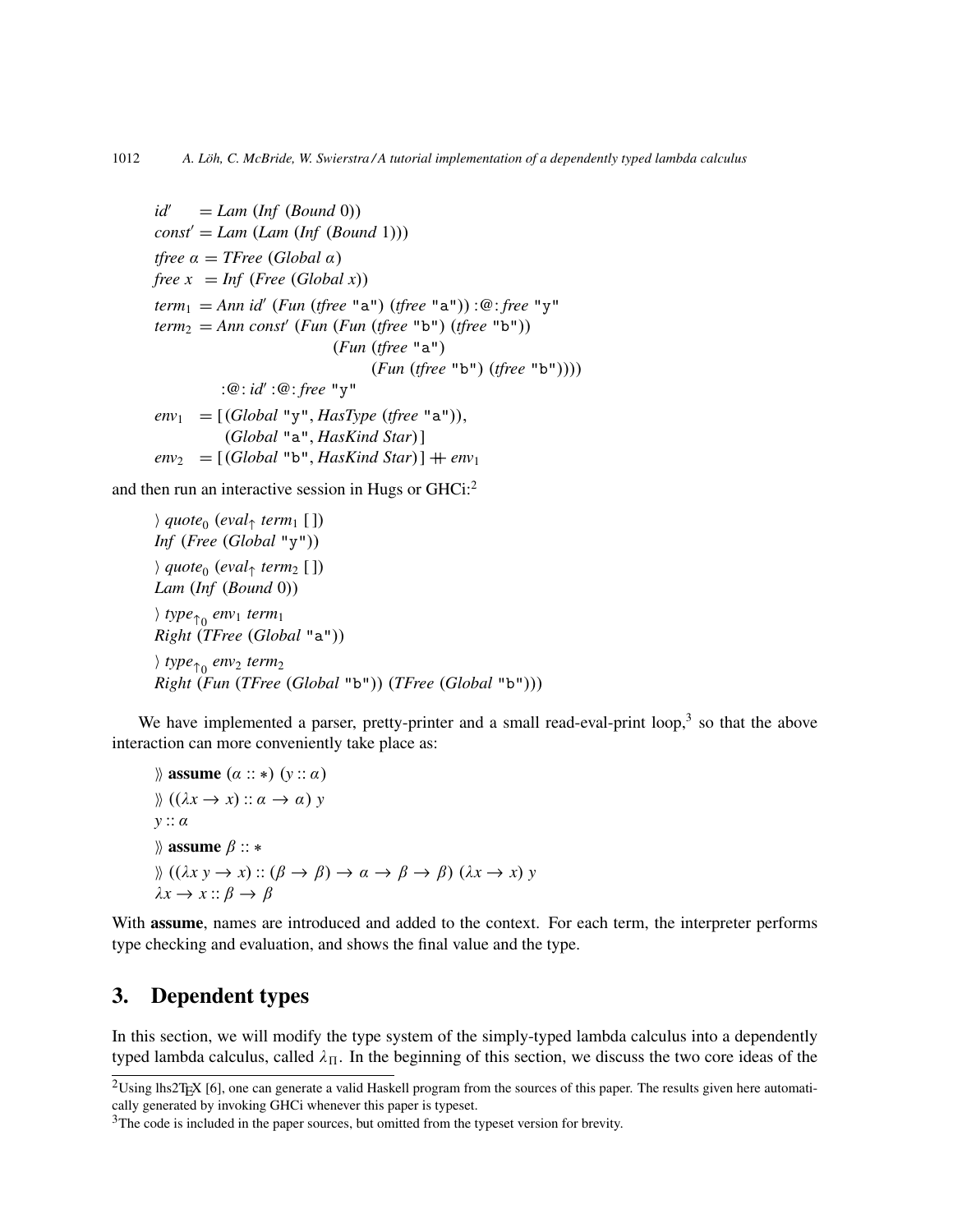upcoming changes. We then repeat the formal definitions of abstract syntax, evaluation and type rules, and highlight the changes with respect to the simply-typed case. We conclude this section by discussing how to adapt the implementation.

Dependent function space In languages such as Haskell we can define *polymorphic* functions, such as the identity function:

$$
id :: \forall \alpha . \alpha \to \alpha
$$
  

$$
id = \lambda x \to x
$$

By using polymorphism, we can avoid writing the same function on, say, integers and booleans. Polymorphism can be made explicit by interpreting it as a type abstraction. The identity function then takes *two* arguments: a type  $\alpha$  and a value of  $\alpha$ . Calls to the new identity function must explicitly instantiate the identity function with a *type*:

$$
id :: \forall \alpha . \alpha \to \alpha
$$
  

$$
id = \lambda(\alpha :: *) \ (x :: \alpha) \to x
$$
  

$$
id \text{Bool True} :: \text{Bool}
$$
  

$$
id \text{ Int } 3 :: \text{Int}
$$

Polymorphism thus allows types to abstract over types. Why would you want to do anything different? Consider the following data types:

data Vec0 
$$
\alpha = Vec0
$$
  
data Vec1  $\alpha = Vec1 \alpha$   
data Vec2  $\alpha = Vec2 \alpha \alpha$   
data Vec3  $\alpha = Vec3 \alpha \alpha \alpha$ 

Clearly, there is a pattern here. We would like to have a single *family* of types, indexed by the number of elements,

∀α :: ∗.∀*n* :: Nat.Vec α *n*

but we cannot easily do this in Haskell. The problem is that the *type* Vec abstracts over the *value n*.

The *dependent function space* '∀' generalizes the usual function space '→' by allowing the range to *depend* on the domain. The parametric polymorphism known from Haskell can be seen as a special case of a dependent function, motivating our use of the symbol '∀'.<sup>4</sup> In contrast to polymorphism, the dependent function space can abstract over more than just types. The Vec type above is a valid dependent type.

It is important to note that the dependent function space is a generalization of the usual function space. We can, for instance, type the identity function on vectors as follows:

∀α :: ∗.∀*n* :: Nat.∀*v* :: Vec α *n*.Vec α *n*

<sup>&</sup>lt;sup>4</sup>Type theorists call dependent function types  $\Pi$ -types and would write  $\Pi \alpha$ : \*. $\Pi n$ : Nat.Vec α *n* instead. This is also why we call the calculus  $\lambda_{\Pi}$ .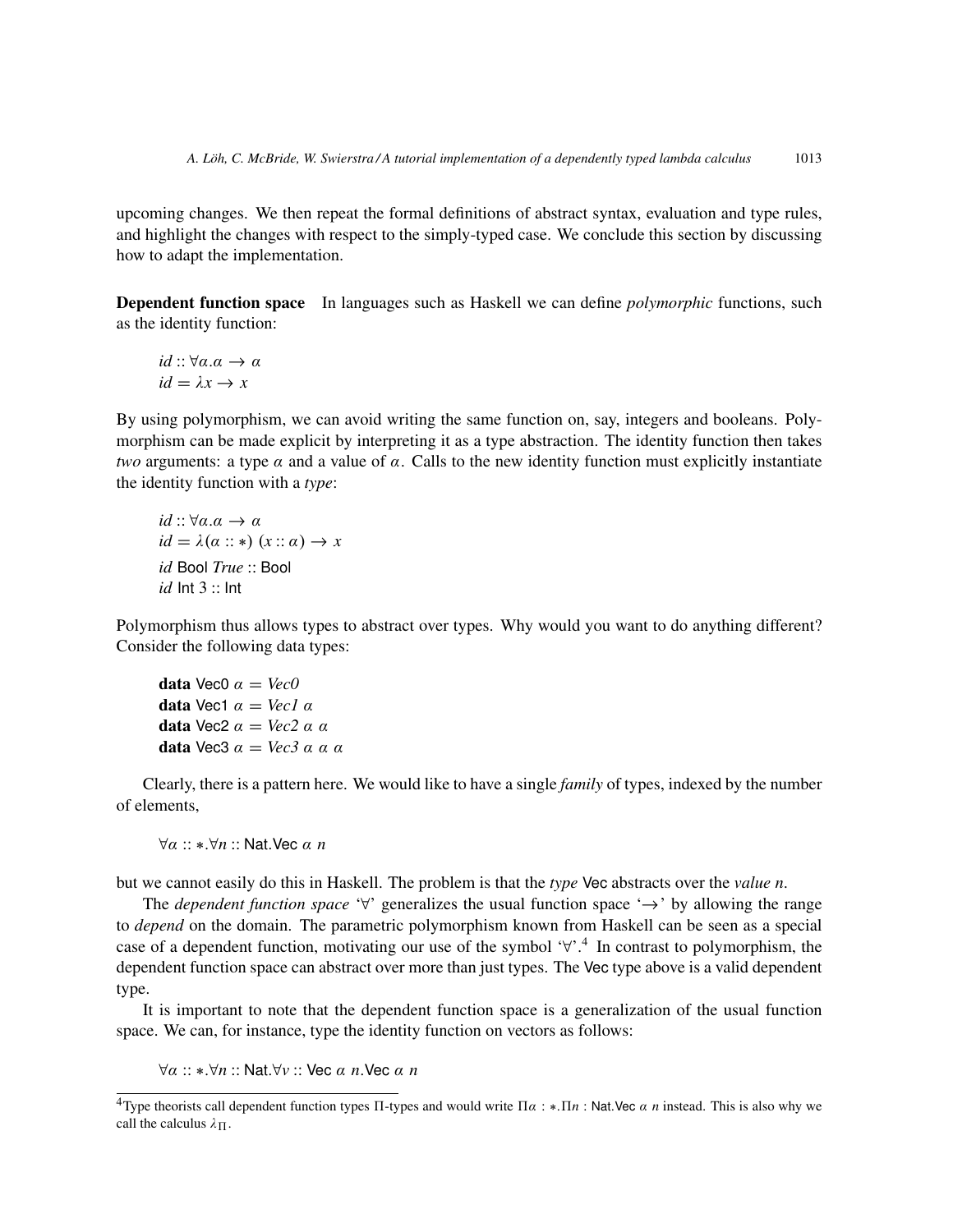Note that the type  $\nu$  does not occur in the range: this is simply the non-dependent function space already familiar to Haskell programmers. Rather than introduce unnecessary variables, such as *v*, we use the ordinary function arrow for the non-dependent case. The identity on vectors then has the following, equivalent, type:

∀α :: ∗.∀*n* :: Nat.Vec α *n* → Vec α *n*

In Haskell, one can sometimes 'fake' the dependent function space [11], for instance by defining natural numbers on the type level (i.e., by defining data types Zero and Succ). Since the type-level numbers are different from the value level natural numbers, one then ends up duplicating a lot of concepts on both levels. Furthermore, even though one can lift certain values to the type level in this fashion, additional effort – in the form of advanced type class programming – is required to perform any computation on such types. Using dependent types, we can parameterize our types by *values*, and as we will shortly see, the normal evaluation rules apply.

Everything is a term Allowing values to appear freely in types breaks the separation of terms, types, and kinds we mentioned in the introduction. There is no longer a syntactic distinction between these different levels: everything is a term. In Haskell, the symbol '::' relates entities on different syntactic levels: In 0 :: Nat, the 0 is syntactically a value and Nat a type, in Nat :: ∗, the Nat is a type and ∗ is a kind. Now, ∗, Nat and 0 are all terms. While 0 :: Nat and Nat :: ∗ still hold, the symbol '::' relates two terms. We will still use the word "type" to refer to terms  $\rho$  with  $\rho$  :: \*, and still call \* a "kind", but all these entities now reside on the same syntactic level. As a consequence, all language constructs are now available everywhere. In particular, we have abstraction and application of types and kinds.

We have now familiarized ourselves with the core ideas of dependently typed systems. Next, we discuss what we have to change in  $\lambda_{\rightarrow}$  in order to accomplish these ideas and arrive at  $\lambda_{\Pi}$ .

#### 3.1. Abstract syntax

We no longer have the need for a separate syntactic category of types or kinds, all constructs for all levels are now integrated into the term language:

| $e, p, \kappa ::= e :: \rho$  | annotated term           |
|-------------------------------|--------------------------|
| $\ast$                        | the type of types        |
| $ \forall x :: \rho . \rho' $ | dependent function space |
| $\boldsymbol{x}$              | variable                 |
| e e'                          | application              |
| $\lambda x \rightarrow e$     | lambda abstraction       |

The modifications compared to the abstract syntax of the simply-typed lambda calculus in Section 2.1 are highlighted.

We now also use the symbols  $\rho$  and  $\kappa$  to refer to terms that play the role of types or kinds, respectively.

New constructs are imported from what was formerly in the syntax of types and kinds. The kind ∗ is now an term. Arrow kinds and arrow types are subsumed by the new construct for the dependent function space. Type variables and term variables now coincide.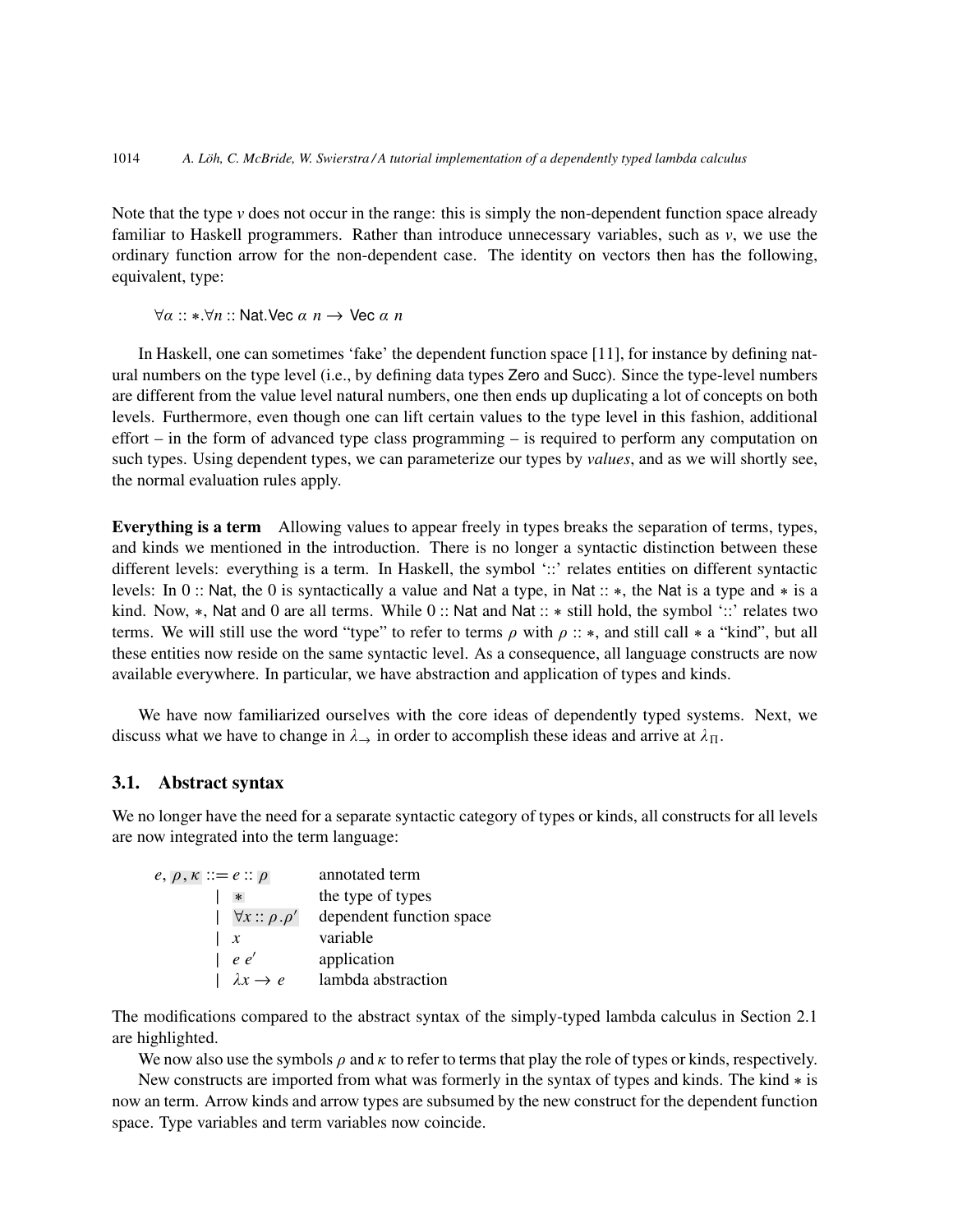$$
\frac{e \Downarrow v}{e :: \rho \Downarrow v} \xrightarrow{\pi \Downarrow *} \frac{\rho \Downarrow \tau \rho' \Downarrow \tau'}{\forall x :: \rho . \rho' \Downarrow \forall x :: \tau . \tau'} \frac{}{x \Downarrow x}
$$
\n
$$
\frac{e \Downarrow \lambda x \rightarrow v \quad v[x \mapsto e'] \Downarrow v'}{e e' \Downarrow v'} \xrightarrow{e \Downarrow n \quad e' \Downarrow v'} \frac{}{e \Downarrow n \quad e' \Downarrow v'} \frac{}{e \Downarrow \lambda x \rightarrow v}
$$

Figure 8. Evaluation in  $\lambda_{\Pi}$ 

| $\Gamma ::= \varepsilon$<br>$\Gamma, x :: \tau$ | empty context<br>adding a variable               |
|-------------------------------------------------|--------------------------------------------------|
|                                                 | valid( $\Gamma$ ) $\Gamma \vdash \tau :: \bot *$ |
| valid $(\varepsilon)$                           | valid $(\Gamma, x :: \tau)$                      |

Figure 9. Contexts in  $\lambda_{\Pi}$ 

#### 3.2. Evaluation

The modified evaluation rules are in Figure 8. All the rules are the same as in the simply-typed case in Figure 1, only the rules for the two new constructs are added. Perhaps surprisingly, evaluation now also extends to types. But this is exactly what we want: the power of dependent types stems exactly from the fact that we can mix values and types, and that we have functions, and thus computations on the type level. However, the new constructs are comparatively uninteresting for computation: the ∗ evaluates to itself; in a dependent function space, we recurse structurally, evaluating the domain and the range. We must extend the abstract syntax of values accordingly:

| $\nu, \tau ::= n$            | neutral term             |
|------------------------------|--------------------------|
| $\ast$                       | the type of types        |
| $ \forall x :: \tau . \tau'$ | dependent function space |
| $\lambda x \rightarrow v$    | lambda abstraction       |

We now use the symbol  $\tau$  for values that play the role of types.

#### 3.3. Type system

Before we approach the type rules themselves, we must take a look at contexts again. It turns out that because everything is a term now, the syntax of contexts becomes simpler, as do the rules for the validity of contexts (Figure 9, compare with Figure 2).

Contexts now contain only one form of entry, stating the type a variable is assumed to have. Note that we always store evaluated types in a context. The precondition  $\Gamma \vdash \tau :: \downarrow *$  in the validity rule for non-empty contexts no longer refers to a special judgement for the well-formedness of types, but to the type rules we are about to define – we no longer need special well-formedness rules for types. The precondition ensures in particular that  $\tau$  does not contain unknown variables.

The type rules are given in Figure 10. Type rules now relate a context, a term and a value, i.e., all types are evaluated as soon as possible. Again, we have highlighted the differences from Figure 3. We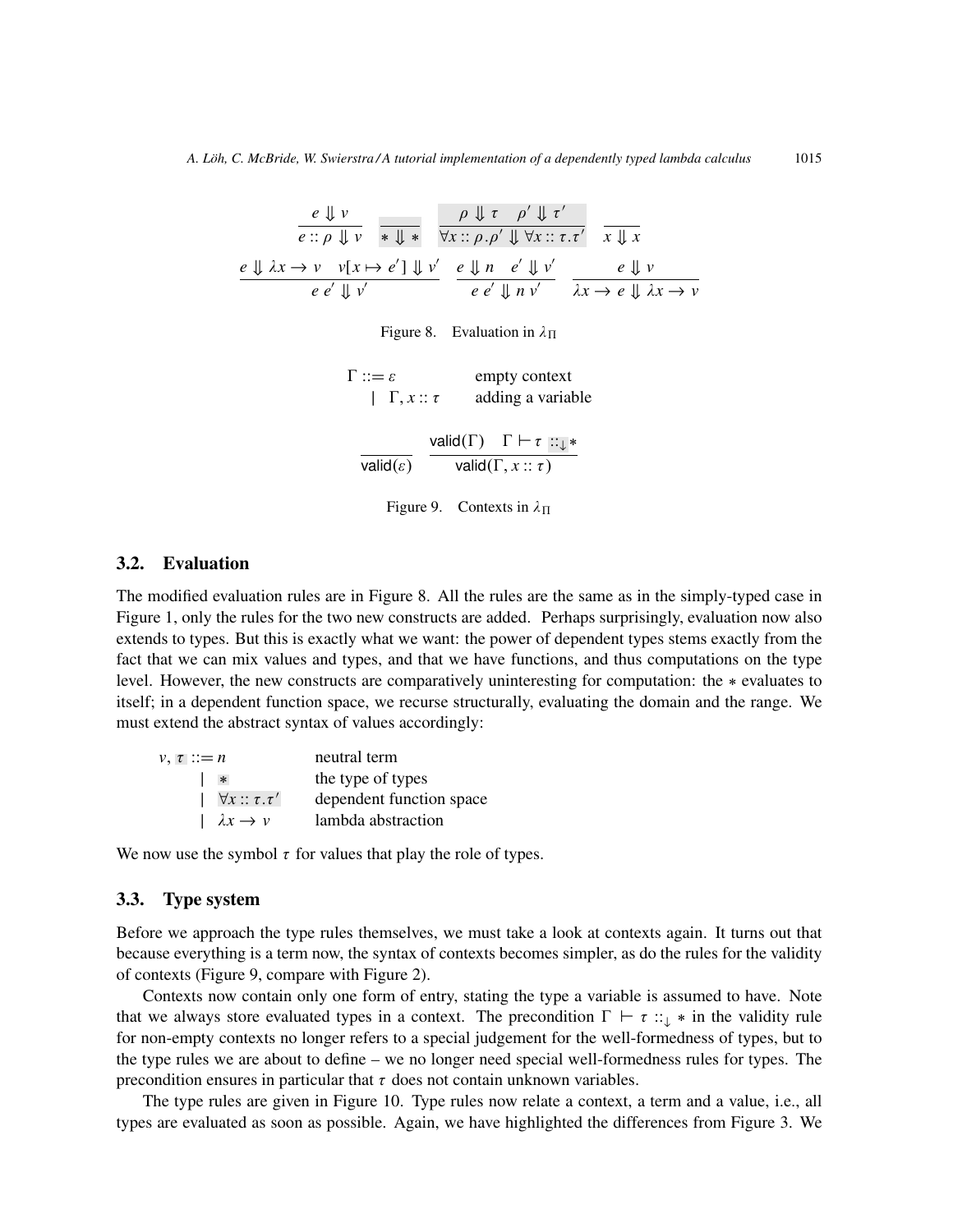$$
\frac{\Gamma \vdash \rho :: \downarrow * \quad \rho \Downarrow \tau}{\Gamma \vdash e :: \downarrow \tau} \quad \frac{\Gamma \vdash \rho :: \downarrow * \quad \rho \Downarrow \tau}{\Gamma \vdash (e :: \rho) :: \uparrow \tau} \quad \frac{\Gamma \vdash \vdash * :: \uparrow *}{\Gamma \vdash * :: \uparrow *} \quad \frac{\Gamma, x :: \tau \vdash \rho' :: \downarrow *}{\Gamma \vdash \forall x :: \rho . \rho' :: \uparrow *} \quad \text{(PI)}
$$
\n
$$
\frac{\Gamma(x) = \tau}{\Gamma \vdash x :: \uparrow \tau} \quad \text{(VAR)} \quad \frac{\Gamma \vdash e :: \uparrow \forall x :: \tau . \tau' \quad \Gamma \vdash e' :: \downarrow \tau \quad \tau' \downarrow x \rightarrow e' \downarrow \downarrow \tau''}{\Gamma \vdash e e' :: \uparrow \tau''} \quad \text{(APP)}
$$
\n
$$
\frac{\Gamma \vdash e :: \uparrow \tau}{\Gamma \vdash e :: \downarrow \tau} \quad \text{(CHK)} \quad \frac{\Gamma, x :: \tau \vdash e :: \downarrow \tau'}{\Gamma \vdash \lambda x \rightarrow e :: \downarrow \forall x :: \tau . \tau'} \quad \text{(LAM)}
$$

Figure 10. Type rules for  $\lambda_{\Pi}$ 

maintain the difference between rules for inference  $(:\cdot\cdot),$  where the type is an output, and checking  $(:\cdot\cdot).$ where the type is an input. The new constructs  $*$  and  $\forall$  are among the constructs for which we can infer the type. As before for  $\lambda \rightarrow$ , we assume that all the contexts that occur in the type rules are valid.

For annotated terms (ANN), there are two changes. The kind check for the annotation  $\rho$  no longer refers to the well-formedness rules for types, but is to the rules for type checking. Furthermore, because the annotation  $\rho$  might not be a value, it is evaluated before it is returned.

The kind ∗ is itself of type ∗ (STAR). Although there are theoretical objections to this choice (see Section 5), we believe that for the purpose of this paper, the simplicity of our implementation outweighs any such objections.

The rule for the dependent function space (PI) is somewhat similar to the well-formedness rule for arrow types (FUN) for  $\lambda \to 0$  in Figure 2. Both the domain  $\rho$  and the range  $\rho'$  of the dependent function are required to be of kind  $*$ . In contrast to the old rule FUN,  $\rho'$  may refer to *x*, thus we extend  $\Gamma$  by  $x :: \tau$ (where  $\tau$  is the result of evaluating  $\tau'$ ) while checking  $\rho'$ .

In a function application (APP), the function must now be of a dependent function type  $\forall x$  ::  $\tau.\tau'$ . In contrast to an ordinary function type,  $\tau'$  can refer to *x*. In the result type of the application, we therefore substitute the actual argument  $e^t$  for the formal parameter *x* in  $\tau'$ .

Checking an inferable term (CHK) works as before: given a term  $e$  and an type  $\tau$ , we first infer a type for *e*, and then check that the inferred type is indeed equal to the expected type τ. However, we are now dealing with evaluated types, so this is much stronger than syntactic equality of type terms: it would be rather unfortunate if Vec  $\alpha$  2 and Vec  $\alpha$  (1 + 1) did not denote the same type. Our system indeed recognises them as equal, because both terms evaluate to Vec  $\alpha$  2. Most type systems with dependent types have a rule of the form:

$$
\frac{\Gamma \vdash e :: \rho \quad \rho =_{\beta} \rho'}{\Gamma \vdash e :: \rho'}
$$

This rule, referred to as the *conversion rule*, however, is clearly not syntax directed. The distinction between inferable and checkable terms ensures that the only place where we need to apply the conversion rule is when a term is explicitly annotated with its type (ANN).

The final type rule is for checking a lambda abstraction (LAM). The difference here is that the type is a dependent function type. Note that the bound variable *x* may now not only occur in the body of the function *e*. The extended context  $\Gamma$ ,  $x :: \tau$  is therefore used both for type checking the function body and kind checking the range  $\tau'$ .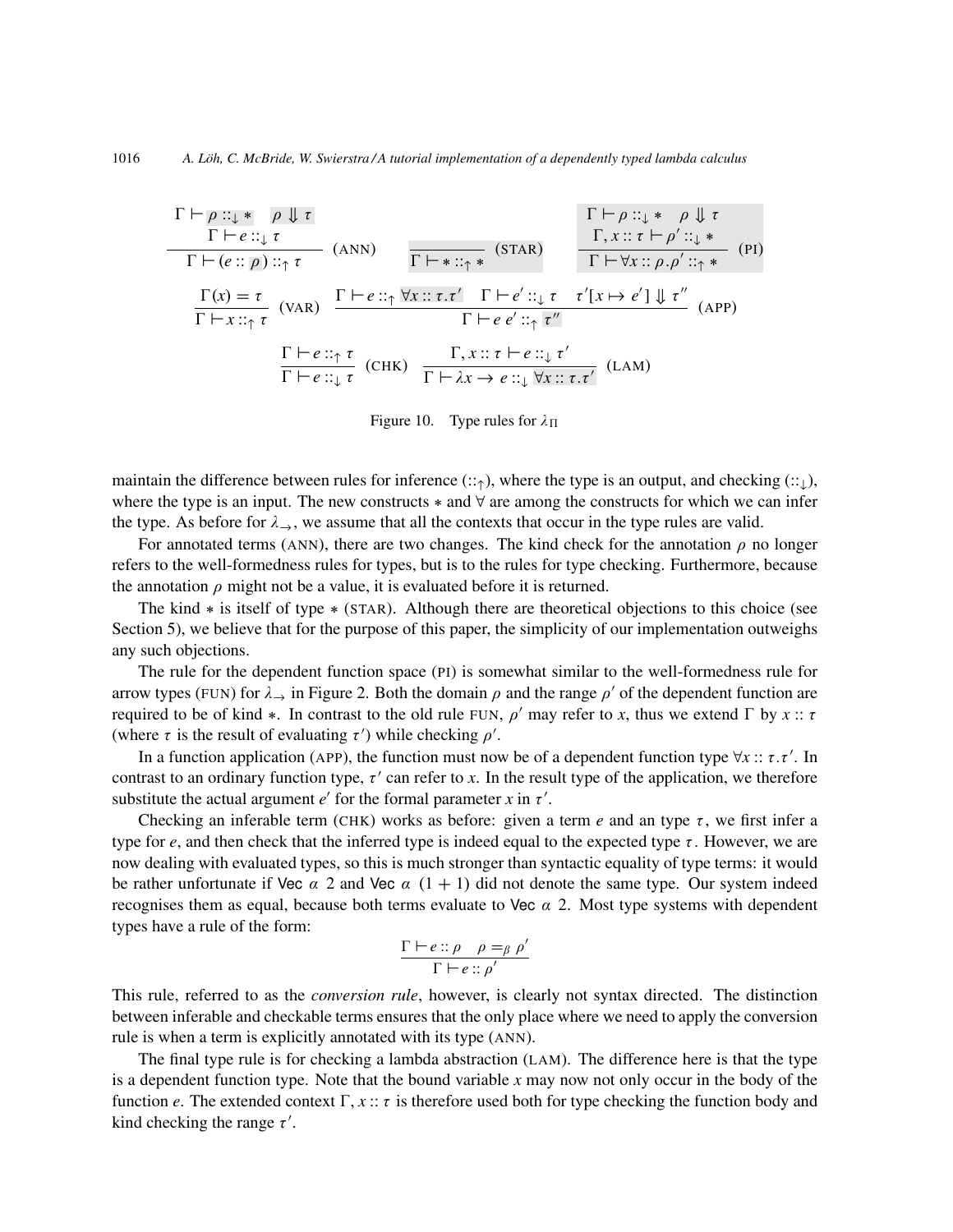To summarize, all the modifications are motivated by the two key concepts we have introduced in the beginning of Section 3: the function space is generalized to the dependent function space; types and kinds are also terms.

## 3.4. Implementation

The type rules we have given are still syntax-directed and algorithmic, so the general structure of the  $\lambda_{\rightarrow}$ implementation can be reused for  $\lambda_{\Pi}$ . In the following, we go through all aspects of the implementation, but only discuss the definitions that have to be modified.

Abstract syntax We no longer require Type and Kind, but instead add two new constructors to Term $<sub>0</sub>$ </sub> and replace the occurrence of Type in *Ann* with a Term<sub>⊥</sub>:

```
data Term↑
   = Ann Term<sub>⊥</sub> Term<sub>⊥</sub>
   | Star
   | Pi Term↓ Term↓
   | Bound Int
   | Free Name
    | Term↑ :@: Term↓
deriving (Show, Eq)
```
We also extend the type of values with the new constructs.

```
data Value
   = VLam (Value \rightarrow Value)
   | VStar
   | VPi Value (Value → Value)
   | VNeutral Neutral
```
As before, we use higher-order abstract syntax for the values, i.e., we encode binding constructs using Haskell functions. With *VPi*, we now have a new binding construct. In the dependent function space, a variable is bound that is visible in the range, but not in the domain. Therefore, the domain is simply a Value, but the range is represented as a function of type Value  $\rightarrow$  Value.

Evaluation To adapt the evaluator, we just add the two new cases for *Star* and *Pi* to the *eval*<sup>↑</sup> function, as shown in Figure 11 (see Figure 4 for the evaluator for  $\lambda_{\rightarrow}$ ). Evaluation of *Star* is trivial. For a *Pi* type, both the domain and the range are evaluated. In the range, where the bound variable  $x$  is visible, we have to add it to the environment.

Contexts Contexts map variables to their types. Types are on the term level now. We store types in their evaluated form, and thus define:

 $type = Value$ type Context  $= [$  (Name, Type)]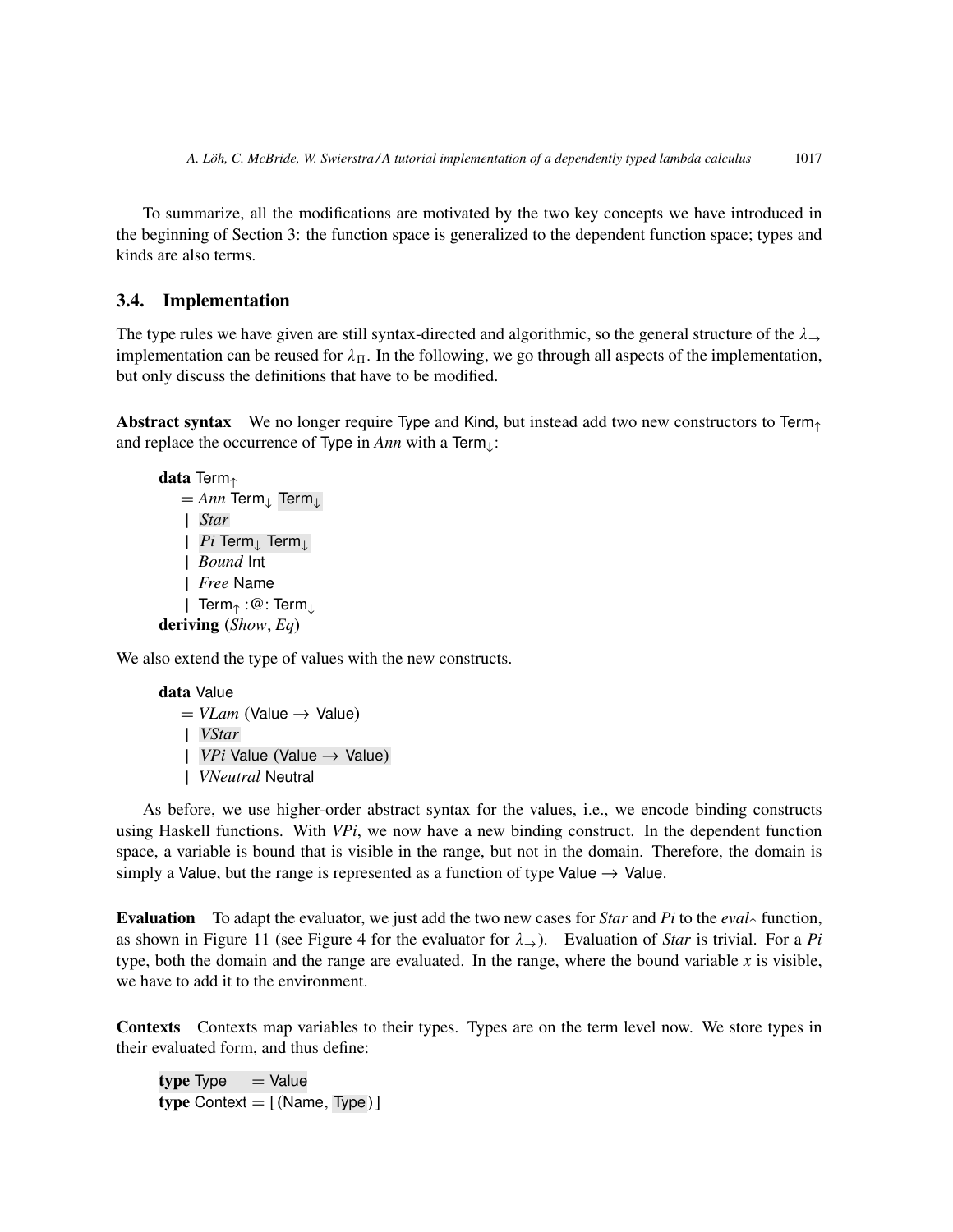$eval_{\uparrow} Star$  *d* = *VStar*  $eval_{\uparrow}$  (*Pi* τ τ')  $d = VPi$  (*eval*<sub>↓</sub> τ *d*) ( $\lambda x \rightarrow eval_{\downarrow}$  τ' ( $x : d$ ))  $subst_{\uparrow}$  *i r* (*Ann e*<sub>↓</sub> *τ*) = *Ann* (*subst*<sub>↓</sub> *i r e*<sub>↓</sub>) (*subst*<sub>↓</sub> *i r τ*)  $subst<sub>↑</sub>$  *i r Star* = *Star*  $subst_{\uparrow}$  *i*  $r$  (*Pi*  $\tau$   $\tau'$ ) = *Pi* ( $subst_{\downarrow}$  *i*  $r$   $\tau$ ) ( $subst_{\downarrow}$   $(i + 1)$   $r$   $\tau'$ ) *quote i VStar* = *Inf Star quote i* (*VPi v f*)  $=$  *Inf* (*Pi* (*quote i v*) (*quote* ( $i + 1$ ) (*f* (*vfree* (*Quote i*)))))

Figure 11. Extending evaluation, substitution and quotation to  $\lambda_{\Pi}$ 

**Type checking** Let us go through each of the cases in Figure 12 one by one. The cases for  $\lambda \rightarrow -$  for comparison – are in Figure 5. For an annotated term, we first check that the annotation is a type of kind  $*$ , using the type-checking function  $type_{\perp}$ . We then evaluate the type. The resulting value  $\tau$  is used to check the term *e*. If that succeeds, the entire term has type *v*. Note that we assume that the term under consideration in *type*<sup>↑</sup> has no unbound variables, so all calls to *eval*<sup>↓</sup> take an empty environment.

The (evaluated) type of *Star* is *VStar*.

For a dependent function type, we first kind-check the domain  $\tau$ . Then the domain is evaluated to  $\nu$ . The value is added to the context while kind-checking the range – the idea is similar to the type-checking rules for *Lam* in  $\lambda \rightarrow$  and  $\lambda \Pi$ .

In the application case, the type inferred for the function is a Value now. This type must be of the form *VPi*  $\tau$   $\tau'$ , i.e., a dependent function type. In the corresponding type rule in Figure 10, the bound variable x is substituted by *e'* in the result type  $\tau'$ . In the implementation,  $\tau'$  is a function, and the substitution is performed by applying it to the (evaluated) e'.

In the case for *Inf*, we have to perform the type equality check. In contrast to the type rules, we cannot compare values for equality directly in Haskell. Instead, we *quote* them and compare the resulting terms syntactically.

In the case for *Lam*, we require a dependent function type of form *VPi*  $\tau$   $\tau'$  now. As in the corresponding case for  $\lambda \rightarrow$ , we add the bound variable (of type  $\tau$ ) to the context while checking the body. But we now perform substitution on the function body  $e$  (using  $subst<sub>l</sub>$ ) and on the result type  $\tau'$  (by applying  $\tau'$ ).

We thus only have to extend the substitution functions, by traversing the type in an annotated term, and by adding the two cases for *Star* and *Pi*, as shown in Figure 11. There's nothing to subsitute for *Star*. For *Pi*, we have to increment the counter before substituting in the range because we pass a binder.

**Quotation** To complete our implementation of  $\lambda_{\Pi}$ , we only have to extend the quotation function. This operation is more important than for  $\lambda_{\rightarrow}$ , because as we have seen, it is used in the equality check during type checking. Again, we only have to add equations for *VStar* and *VPi*, which are shown in Figure 11.

Quoting *VStar* yields *Star*. Since the dependent function type is a binding construct, quotation for *VPi* works similar to quotation of *VLam*: to quote the range, we increment the counter *i*, and apply the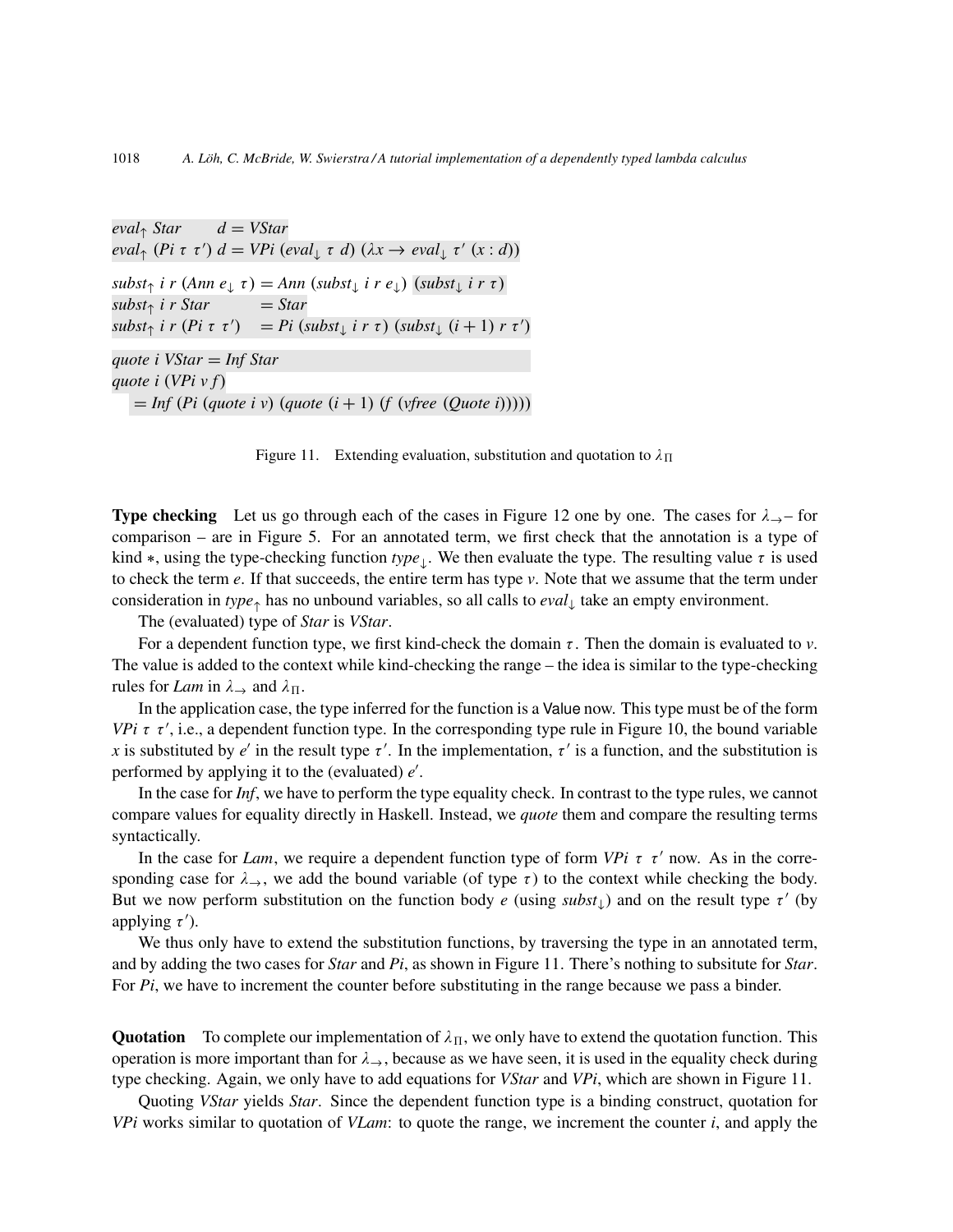```
type<sub>↑</sub> :: Int \rightarrow Context \rightarrow Term<sub>↑</sub> \rightarrow Result Type
type<sub>↑</sub> i \Gamma (Ann e \overline{\rho})
     =do type<sub>\perp</sub> i \Gamma \rho VStar
              let \tau = eval_{\perp} \rho [ ]
               type↓
i 0 e τ
              return τ
type↑
i 0 Star
    = return VStar
type_{\uparrow} i \Gamma (Pi \rho \rho')
     =do type<sub>\perp</sub> i \Gamma \rho VStar
              let \tau = eval_{\perp} \rho [ ]
               type_{\perp} (i + 1) ((Local i, \tau) : \Gamma)
                         (subst_{\downarrow} 0 (Free (Local i)) \rho') VStar
              return VStar
type<sup>↑</sup> i \Gamma (Free x)
    = case lookup x \Gamma of
             Just τ → return τ
             Nothing → throwError "unknown identifier"
type_{\uparrow} i \Gamma (e : \overline{\omega} : e')
     =do \sigma \leftarrow type_{\uparrow} i \Gamma e
              case \sigma of
                    VPi \tau \tau' \rightarrow do type<sub>\perp</sub> i \Gamma e' \taureturn (τ' (eval<sub>↓</sub> e' []))
                                   → throwError "illegal application"
type_{\perp}:: Int \rightarrow Context \rightarrow Term<sub>\downarrow</sub> \rightarrow Type \rightarrow Result ()
type<sub>↓</sub> i \Gamma (Inf e) v
     \stackrel{\sim}{=}do v' \leftarrow type_{\uparrow} i \Gamma e
               unless (\textit{quote}_0 \text{ } v \text{ == } \textit{quote}_0 \text{ } v') (\textit{throwError} \text{ } "type \text{ } \text{mismatch"} )type_{\perp} i \Gamma (Lam e) (VPi τ τ')
     \stackrel{\sim}{=} type<sub>1</sub> (i + 1) (\text{(Local } i, \tau) : \Gamma)(subst_{\downarrow} 0 \text{ (Free (Local i)) } e) (τ' (vfree (Local i)))
type<sub>↓</sub> i Γ
    = throwError "type mismatch"
```
Figure 12. Implementation of a type checker for  $\lambda_{\Pi}$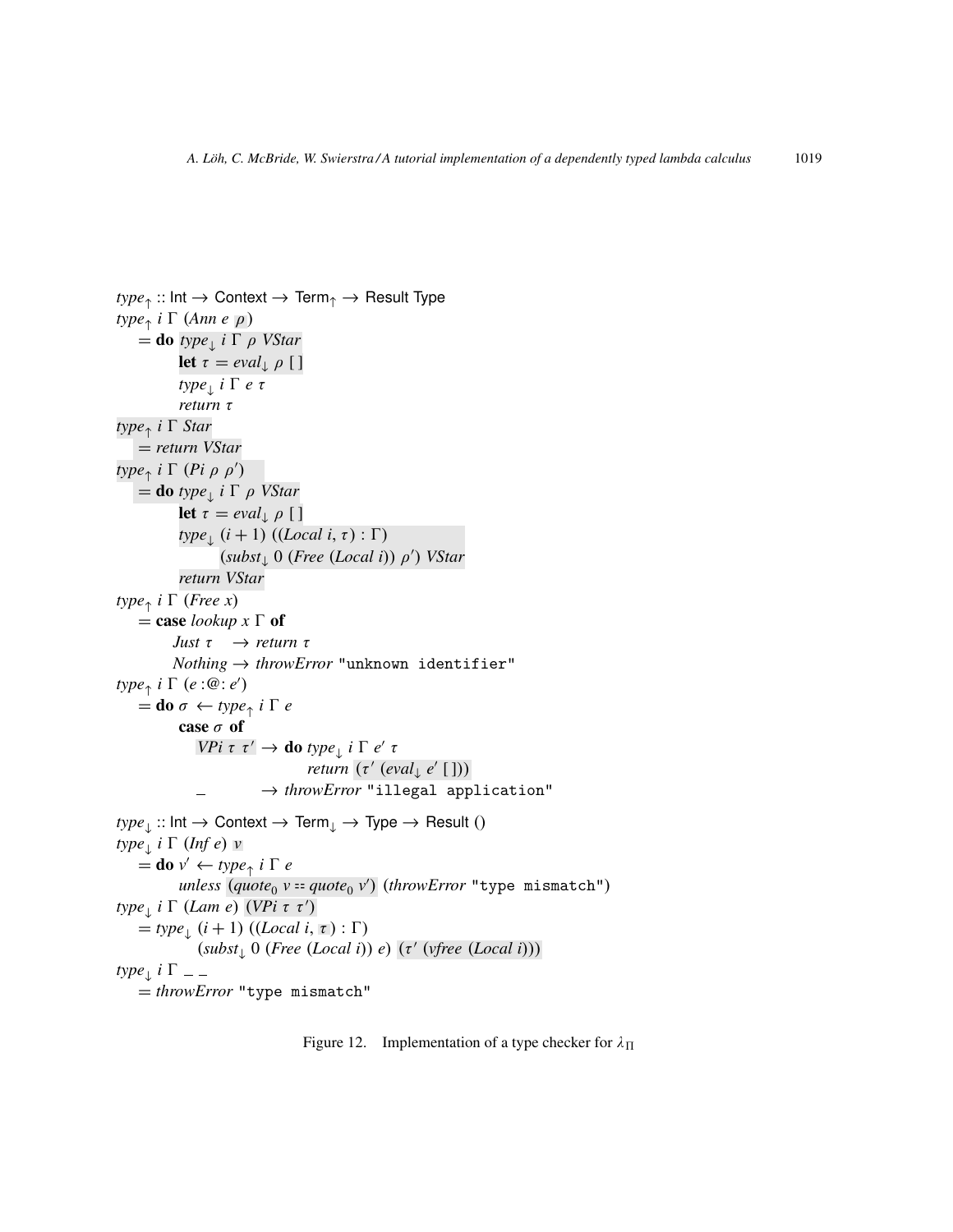Haskell function representing the range to *Quote i*.

### 3.5. Where are the dependent types?

We now have adapted our type system and its implementation to dependent types, but unfortunately, we have not yet seen any examples.

Again, we have written a small interpreter around the type checker we have just presented, and we can use it to define and check, for instance, the polymorphic identity function (where the type argument is explicit), as follows:

```
\mathbb{R} let id = (\lambda \alpha \ x \rightarrow x) : \forall (\alpha : \ast). \alpha \rightarrow \alphaid :: ∀(x :: ∗) (y :: x).x
ii assume (Bool :: ∗) (False :: Bool)
ii id Bool
\lambda x \rightarrow x :: \forall x :: Bool.Bool
ii id Bool False
False :: Bool
```
This is more than we can do in the simply-typed setting, but it is by no means spectacular and does not require dependent types. Unfortunately, while we have a framework for dependent types in place, we cannot write any interesting programs as long as we do not add at least a few specific data types to our language.

## **4.** Beyond  $\lambda_{\Pi}$

In Haskell, data types are introduced by special data declarations:

data Nat = *Zero* | *Succ* Nat

This declaration introduces a new type Nat, together with two constructors *Zero* and *Succ*. In this section, we investigate how to extend our language with data types, such as natural numbers.

Obviously, we will need to add the type Nat together with its constructors; but how should we define functions, such as addition, that manipulate numbers? In Haskell, we would define a function that pattern matches on its arguments and makes recursive calls to smaller numbers:

 $plus :: Nat \rightarrow Nat \rightarrow Nat$  $plus$  *Zero*  $n = n$ *plus* (*Succ k*)  $n = Succ$  (*plus k n*)

In our calculus so far, we can neither pattern match nor make recursive calls. How could we hope to define *plus*?

In Haskell, we can define recursive functions on data types using a fold [16]. Rather than introduce pattern matching and recursion, and all the associated problems, we define functions over natural numbers using the corresponding fold. In a dependently type setting, however, we can define a slightly more general version of a fold called the *eliminator*.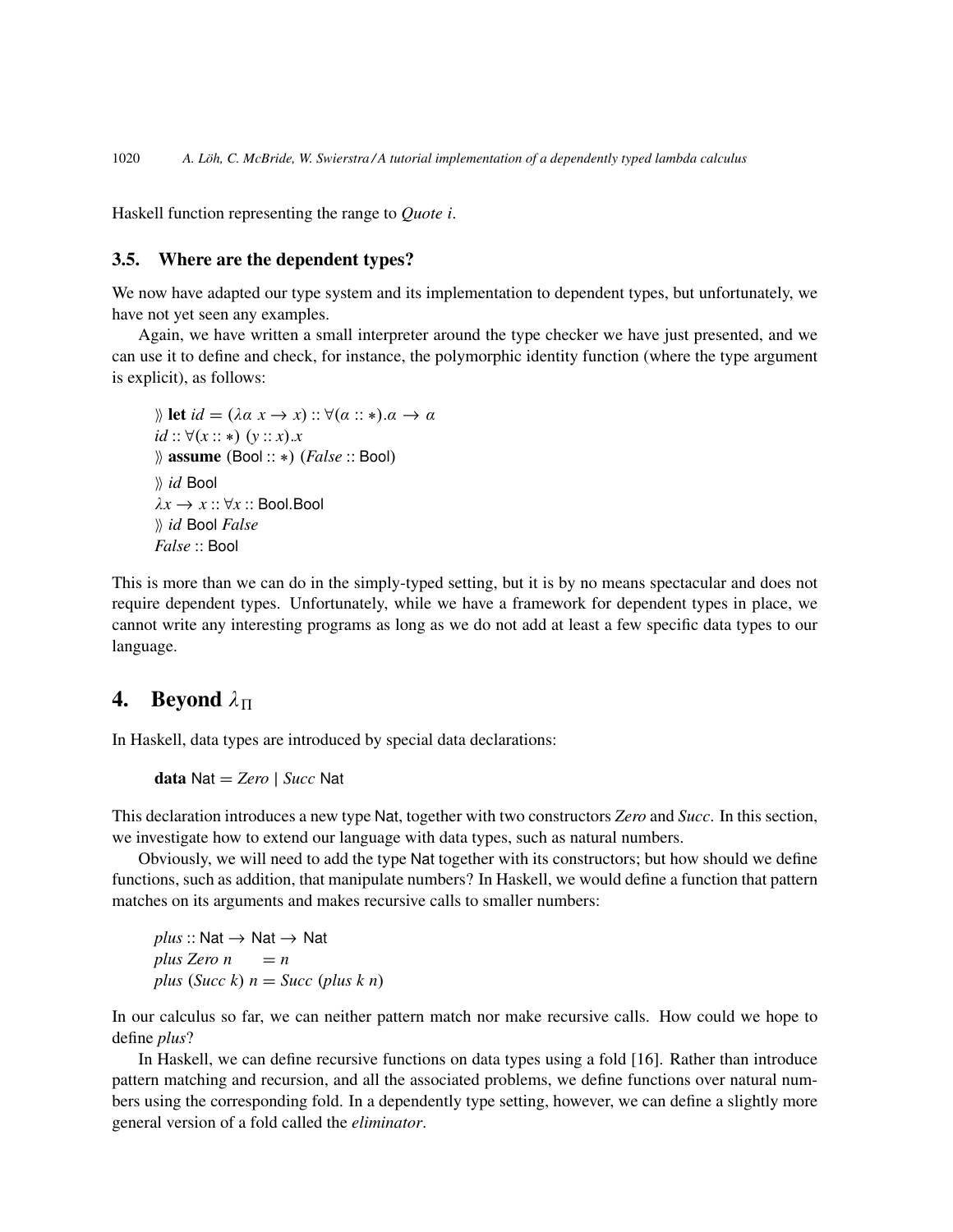|                                     |                                 | $k \perp l$                                                         |
|-------------------------------------|---------------------------------|---------------------------------------------------------------------|
|                                     |                                 | Nat $\parallel$ Nat Zero $\parallel$ Zero Succ k $\parallel$ Succ l |
| $k \parallel$ Zero $mz \parallel v$ |                                 | k $\parallel$ Succ l ms l (natElim m mz ms l) $\parallel$ v         |
| natElim m mz ms $k \parallel v$     | natElim m mz ms $k \parallel v$ |                                                                     |
|                                     | $k \downarrow n$                |                                                                     |

*natElim m mz ms k* ⇓ *natElim m mz ms n*

Figure 13. Evaluation of natural numbers

|                                                                                                                           | $\Gamma \vdash k ::_{\perp}$ Nat                                                                                      |
|---------------------------------------------------------------------------------------------------------------------------|-----------------------------------------------------------------------------------------------------------------------|
|                                                                                                                           | $\Gamma \vdash$ Nat :: $\uparrow \ast$ $\Gamma \vdash$ Zero :: $\uparrow$ Nat $\Gamma \vdash$ Succ $k : \uparrow$ Nat |
| $\Gamma \vdash m :: \downarrow \mathsf{Nat} \rightarrow *$<br>m Zero $\parallel \tau \quad \Gamma \vdash mz :: \bot \tau$ |                                                                                                                       |
| $\forall l$ :: Nat.m $k \to m$ (Succ l) $\parallel \tau'$ $\Gamma \vdash ms ::_{\perp} \tau'$                             |                                                                                                                       |
| $\Gamma \vdash k ::_{\perp}$ Nat                                                                                          |                                                                                                                       |
| $\Gamma \vdash$ natElim m mz ms k :: $\uparrow$ m k                                                                       |                                                                                                                       |

Figure 14. Typing rules for natural numbers

The fold for natural numbers has the following type:

*foldNat* ::  $\forall \alpha$  :: \*. $\alpha \rightarrow (\alpha \rightarrow \alpha) \rightarrow$  Nat  $\rightarrow \alpha$ 

This much should be familiar. In the context of dependent types, however, there is no need for the type  $\alpha$ to be uniform across the constructors for natural numbers: rather than use  $\alpha :: *$ , we use  $m :: \text{Nat} \rightarrow *$ . This leads us to the following type of *natElim*:

*natElim* :: 
$$
\forall m
$$
 :: Nat → \*. *m Zero*  
\n $\rightarrow (\forall l$  :: Nat.*m l* → *m* (Succ *l*))  
\n $\rightarrow \forall k$  :: Nat.*m k*

The first argument of the eliminator is the sometimes referred to as the motive [10]; it explains the reason we want to eliminate natural numbers. The second argument corresponds to the base case, where *k* is *Zero*; the third argument corresponds to the inductive case where *k* is *Succ l*, for some *l*. In the inductive case, we must describe how to construct *m* (*Succ l*) from *l* and *m l*. The final argument of *natElim* is a natural number *k* that is eliminated, the result being of type *m k*.

Inspired by the discussion above, we show evaluation and typing rules for natural numbers in Figures 13 and 14. Note that we treat *natElim* not as a function, but as a term former that has to be applied to all of its arguments. The evaluation rules implement the behaviour one would expect from a fold function. We need a case to deal with the fact that the natural number *k* can evaluate to a neutral term. In this case, evaluation of the eliminator is stuck and we return a neutral term containing the application of the eliminator.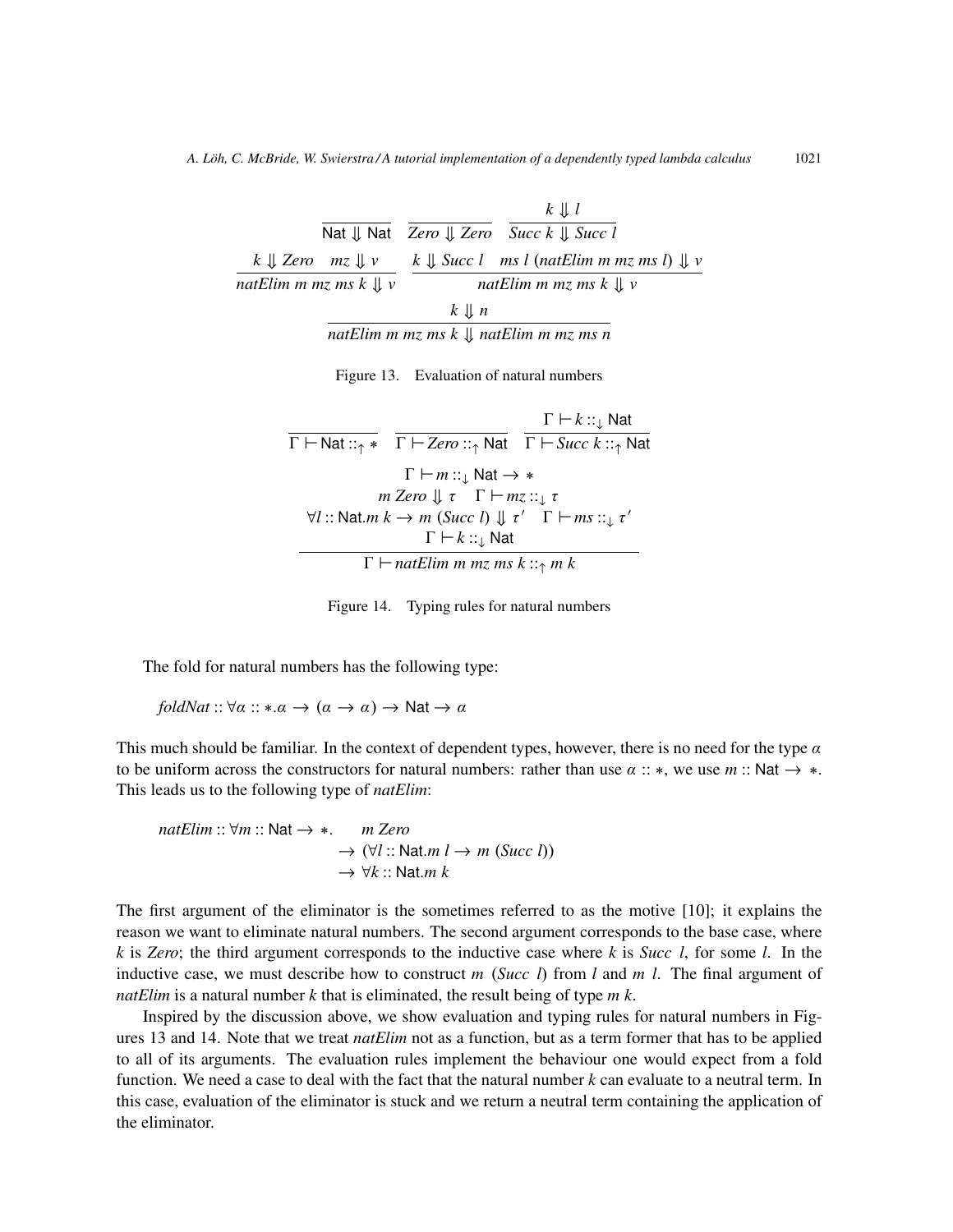```
eval_{\uparrow} Nat d = VNateval↑ Zero d = VZero
eval_{\uparrow} (Succ k) d = VSucc (eval<sub>↓</sub> k d)
eval↑ (NatElim m mz ms k) d
   = let mzVal = eval_{\downarrow} mz \, dmsVal = eval_{\perp} ms drec kVal =
           case kVal of
              VZero \rightarrow mzValVSucc l → msVal 'vapp' l 'vapp' rec l
              VNeutral k → VNeutral
                             (NNatElim (eval↓ m d) mzVal msVal k)
                          \rightarrow error "internal: eval natElim"
     in rec (eval<sub>\downarrow</sub> kd)
```
Figure 15. Extending the evaluator for natural numbers

#### 4.1. Implementing natural numbers

In summary, adding natural numbers to our language involves adding three separate elements: the type Nat, the constructors *Zero* and *Succ*, and the eliminator *natElim*. To implement these three components, We extend the abstract syntax and correspondingly add new cases to the evaluation and type checking functions. These new cases do not require any changes to existing code; we choose to focus only on the new code fragments.

Abstract Syntax To implement natural numbers, we extend our abstract syntax as follows:

data Term $\uparrow$  = ... | *Nat* | *NatElim* Term<sup>↓</sup> Term<sup>↓</sup> Term<sup>↓</sup> Term<sup>↓</sup> | *Zero* | *Succ* Term<sup>↓</sup>

We add four constructors to Term↑: *Nat* for the datatype, *Zero* and *Succ* for the data constructors, and *NatElim* for the eliminator. The *NatElim* constructor is fully applied: it expects no further arguments.

Evaluation We need to rethink our data type for values. Previously, values consisted exclusively of lambda abstractions and 'stuck' applications. Clearly, we will need to extend the data type for values to cope with the new constructors for natural numbers.

data Value  $= \ldots$ | *VNat* | *VZero* | *VSucc* Value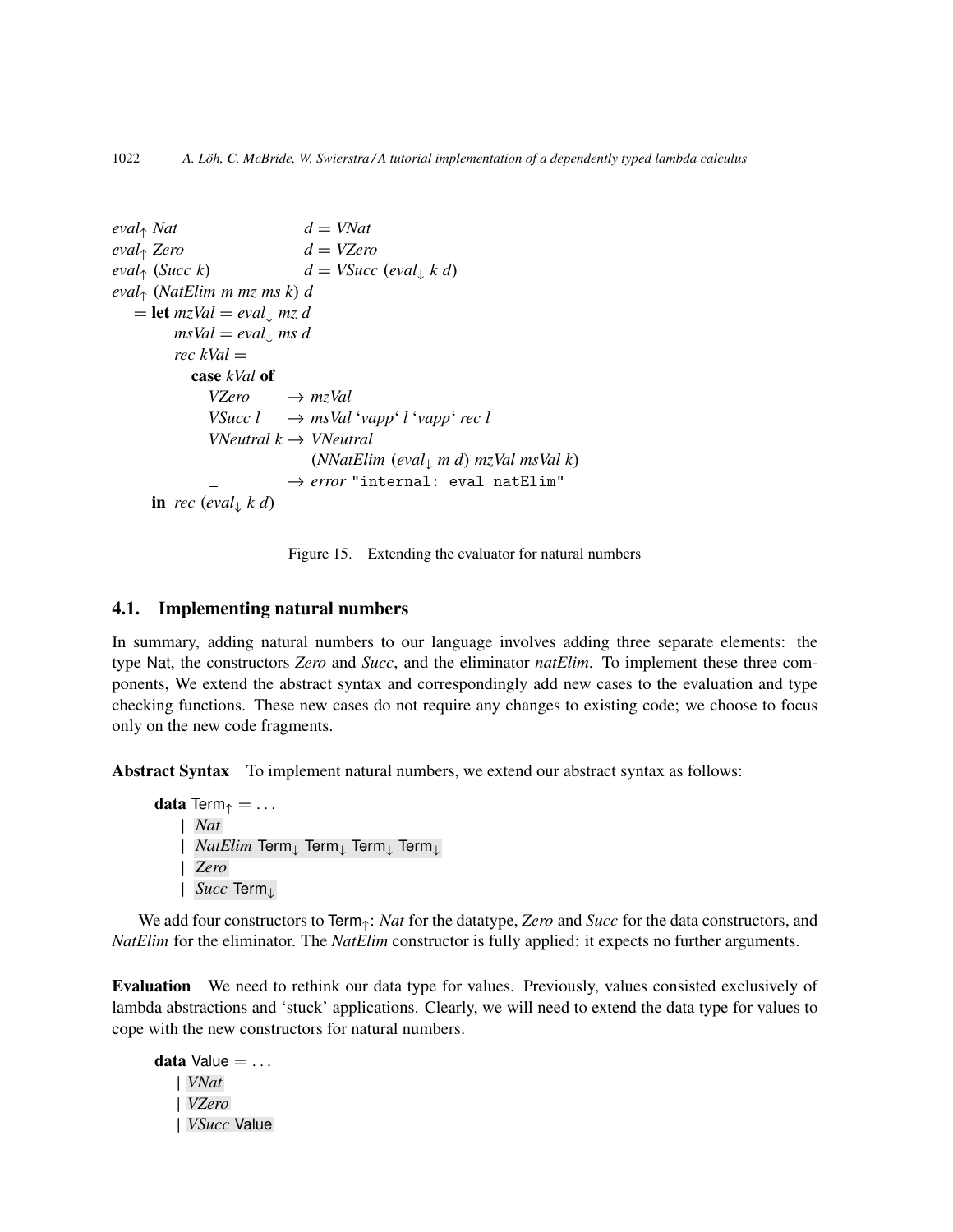```
type<sub>↑</sub> i Γ Nat
                                  i = return VStartype↑
                                  i = return VNat
type_1 i \Gamma (Succ k) =
   do type↓
i 0 k VNat
      return VNat
type_{\uparrow} i \Gamma (NatElim m mz ms k) =
   do type↓
i 0 m (VPi VNat (const VStar))
      let mVal = eval_{\downarrow} m [ ]
      type↓
i 0 mz (mVal 'vapp' VZero)
      type↓
i 0 ms (VPi VNat (λl → VPi (mVal 'vapp' l) (λ → mVal 'vapp' VSucc l)))
      type↓
i 0 k VNat
      let kVal = eval_{\downarrow} k [ ]
      return (mVal 'vapp' kVal)
```
Figure 16. Extending the type checker for natural numbers

Introducing the eliminator, however, also complicates evaluation. The eliminator for natural numbers can also be stuck when the number being eliminated does not evaluate to a constructor. Correspondingly, we extend the data type for neutral terms to cover this case:

 $data$  Neutral  $= \ldots$ | *NNatElim* Value Value Value Neutral

The implementation of evaluation in Figure 15 closely follows the rules in Figure 13. The eliminator is the only interesting case. Essentially, the eliminator evaluates to the Haskell function with the behaviour you would expect: if the number being eliminated evaluates to *VZero*, we evaluate the base case *mz*; if the number evaluates to *VSucc l*, we apply the step function *ms* to the predecessor *l* and the recursive call to the eliminator; finally, if the number evaluates to a neutral term, the entire expression evaluates to a neutral term. If the value being eliminated is not a natural number or a neutral term, this would have already resulted in a type error. Therefore, the final catch-all case should never be executed.

Typing Figure 16 contains the implementation of the type checker that deals with natural numbers. Checking that *Zero* and *Succ* construct natural numbers is straightforward.

Type checking the eliminator is bit more involved. Remember that the eliminator has the following type:

*natElim* :: ∀*m* :: Nat → ∗. *m Zero*  $\rightarrow$  ( $\forall l$  :: Nat.*m*  $l \rightarrow m$  (*Succ l*))  $\rightarrow \forall k$  :: Nat.*m* k

We begin by type checking and evaluating the motive *m*. Once we have the value of *m*, we type check the two branches. The branch for zero should have type *m Zero*; the branch for successors should have type ∀*l* :: Nat.*m l* → *m* (*Succ l*). Despite the apparent complication resulting from having to hand code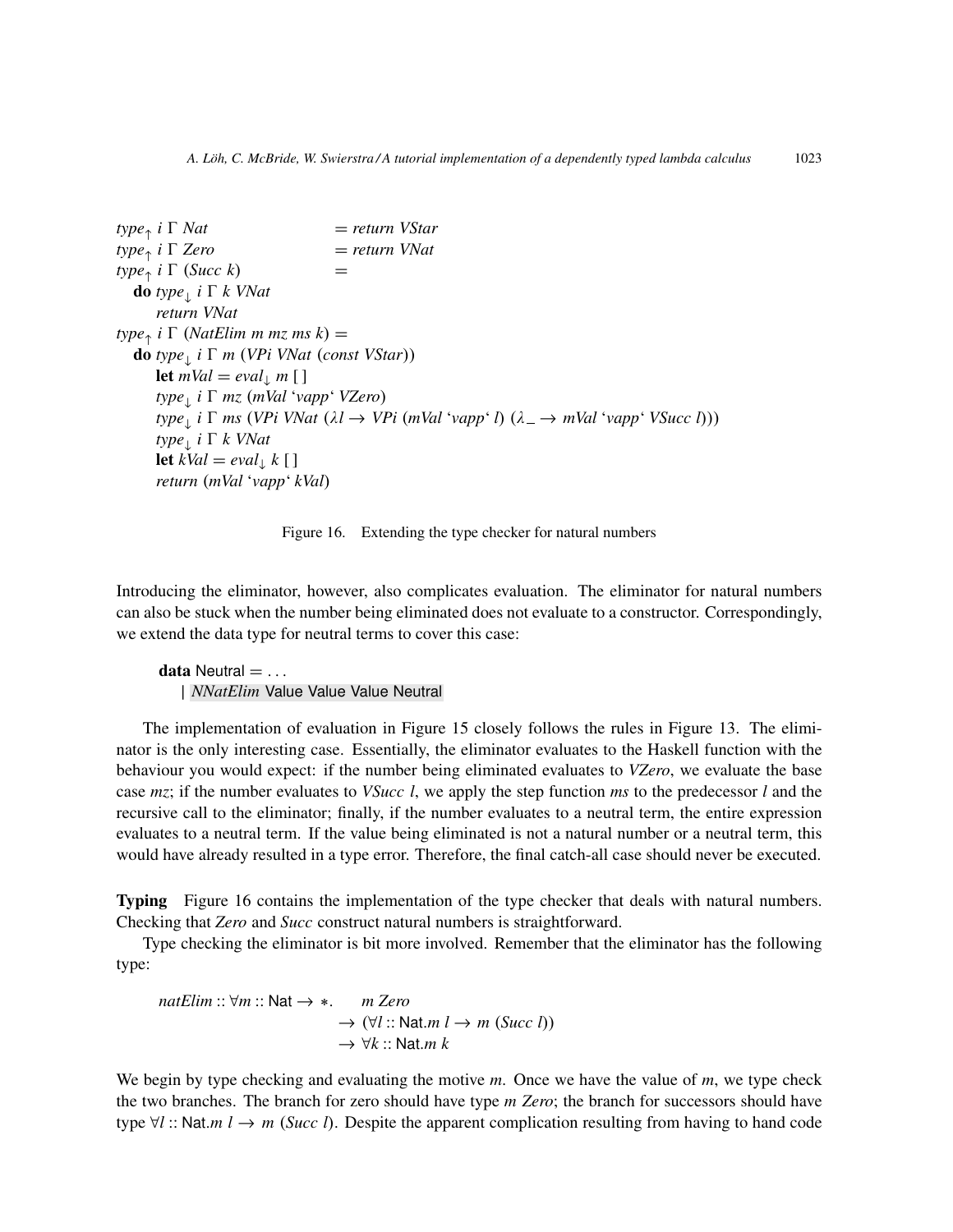complex types, type checking these branches is exactly what would happen when type checking a fold over natural numbers in Haskell. Finally, we check that the *k* we are eliminating is actually a natural number. The return type of the entire expression is the motive, accordingly applied to the number being eliminated.

Other functions To complete the implementation of natural numbers, we must also extend the auxiliary functions for substitution and quotations with new cases. All new code is, however, completely straightforward, because no new binding constructs are involved.

Addition With all the ingredients in place, we can finally define addition in our interpreter as follows:

$$
% let plus = natElim (\lambda_ → Nat → Nat)
$$
  
\n( $\lambda n → n$ )  
\n( $\lambda k rec n → Succ (rec n)$ )  
\nplus ::  $\forall (x :: Nat) (y :: Nat). Nat$ 

We define a function *plus* by eliminating the first argument of the addition. In each case branch, we must define a function of type Nat  $\rightarrow$  Nat; we choose our motive correspondingly. In the base case, we must add zero to the argument  $n -$  we simply return  $n$ . In the inductive case, we are passed the predecessor  $k$ , the recursive call *rec* (that corresponds to adding *k*), and the number *n*, to which we must add *Succ k*. We proceed by adding *k* to *n* using *rec*, and wrapping an additional *Succ* around the result. After having defined *plus*, we can evaluate simple additions in our interpreter:<sup>5</sup>

$$
\begin{array}{c}\n\text{W} plus 40 2 \\
\text{42} :: \text{Nat}\n\end{array}
$$

#### 4.2. Implementing vectors

Natural numbers are still not particularly exciting: they are still the kind of data type we can write quite easily in Haskell. As an example of a data type that really makes use of dependent types, we show how to implement vectors.

As was the case for natural numbers, we need to define three separate components: the type of vectors, its constructors, and the eliminator. We have already mentioned that vectors are parameterized by both a type and a natural number:

∀α :: ∗.∀*k* :: Nat.Vec α *k* :: ∗

The constructors for vectors are analogous to those for Haskell lists. The only difference is that their types record the length of the vector:

*Nil* :: ∀α :: ∗.Vec α *Zero Cons* ::  $\forall \alpha$  :: \*. $\forall k$  :: Nat. $\alpha \rightarrow \forall k \in \alpha$   $k \rightarrow \forall k \in \alpha$  (*Succ k*)

<sup>&</sup>lt;sup>5</sup>For convenience, our parser and pretty-printer support literals for natural numbers. For instance, 2 is translated to *Succ* (*Succ Zero*) :: Nat on the fly.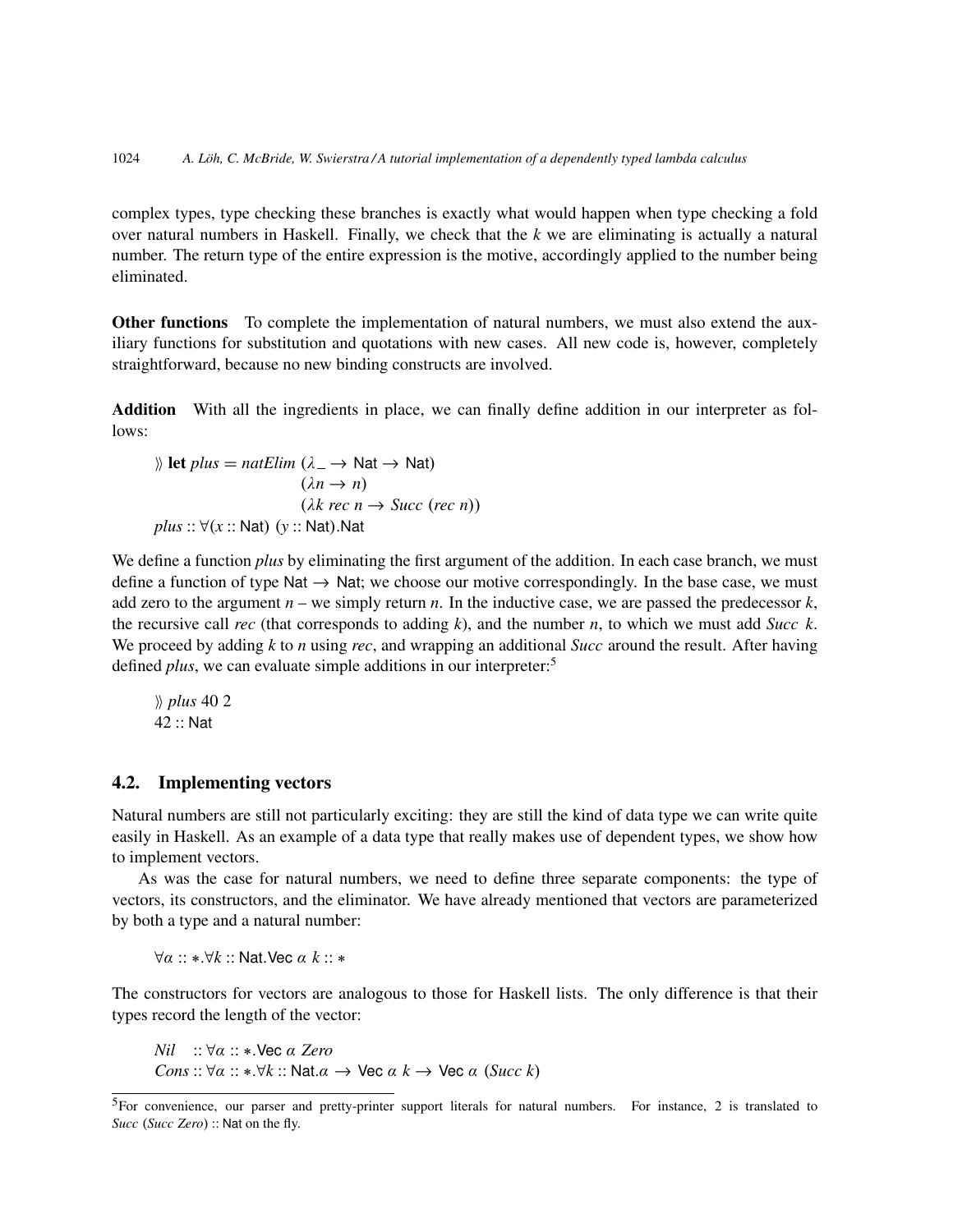The eliminator for vectors behaves essentially the same as *foldr* on lists, but its type is a great deal more specific (and thus, more involved):

\n
$$
\text{vecElim} :: \forall \alpha :: *.\forall m :: (\forall k :: \text{Nat}.\text{Vec } \alpha \, k \to *)
$$
\n

\n\n $\text{vec } \alpha \, (Nil \, \alpha)$ \n

\n\n $\rightarrow (\forall l :: \text{Nat}.\forall x :: \alpha.\forall xs :: \text{Vec } \alpha \, l \, .$ \n

\n\n $\rightarrow \forall l :: \text{Nat}.\forall x :: \alpha.\forall xs :: \text{Vec } \alpha \, l \, .$ \n

\n\n $\rightarrow \forall k :: \text{Nat}.\forall xs :: \text{Vec } \alpha \, k.m \, k \, .$ \n

The whole eliminator is quantified over the element type  $\alpha$  of the vectors. The next argument of the eliminator is the motive. As was the case for natural numbers, the motive is a type (kind ∗) parameterized by a vector. As vectors are themselves parameterized by their length, the motive expects an additional argument of type Nat. The following two arguments are the cases for the two constructors of Vec. The constructor *Nil* is for empty vectors, so the corresponding argument is of type *m Zero* (*Nil* α). The case for *Cons* takes a number *l*, an element *x* of type α, a vector *xs* of length *l*, and the result of the recursive application of the eliminator of type *m l xs*. It combines those elements to form the required type, for the vector of length *Succ l* where *x* has been added to *xs*. The final result is a function that eliminates a vector of any length.

The type of the eliminator may look rather complicated. However, if we compare with the type of *foldr* on lists

$$
foldr:: \forall \alpha :: *.\forall m :: *.m \rightarrow (\alpha \rightarrow m \rightarrow m) \rightarrow [\alpha] \rightarrow m
$$

we see that the structure is the same, and the additional complexity stems only from the fact that the motive is parameterized by a vector, and vectors are in turn parameterized by natural numbers.

Not all of the arguments of *vecElim* are actually required – some of the arguments can be inferred from others, to reduce the noise and make writing programs more feasible. We would like to remind you that  $\lambda_{\Pi}$  is designed to be a very explicit, low-level language.

Abstract syntax As was the case for natural numbers, we extend the abstract syntax. We add the type of vectors, the vector constructors, and the eliminator to  $\text{Term}_{\uparrow}$ .

data Term $\uparrow$  = ... | *Vec* Term<sup>↓</sup> Term<sup>↓</sup> | *Nil* Term<sup>↓</sup> | *Cons* Term<sup>↓</sup> Term<sup>↓</sup> Term<sup>↓</sup> Term<sup>↓</sup> | *VecElim* Term<sup>↓</sup> Term<sup>↓</sup> Term<sup>↓</sup> Term<sup>↓</sup> Term<sup>↓</sup> Term<sup>↓</sup>

Note that also *Nil* takes an argument, because both constructors are polymorphic in the element type. For vectors and for many other datatypes there is some flexibility as to where the constructors are placed: we could omit the type argument from *Nil* and *Cons* and the length argument from *Cons* and place the constructors in Term<sub>↓</sub> rather than Term<sub>↑</sub>. We would have to place less arguments on the individual constructor applications at the price that we have to explicitly annotate vector expressions.

We also extend the data types for values and neutral terms: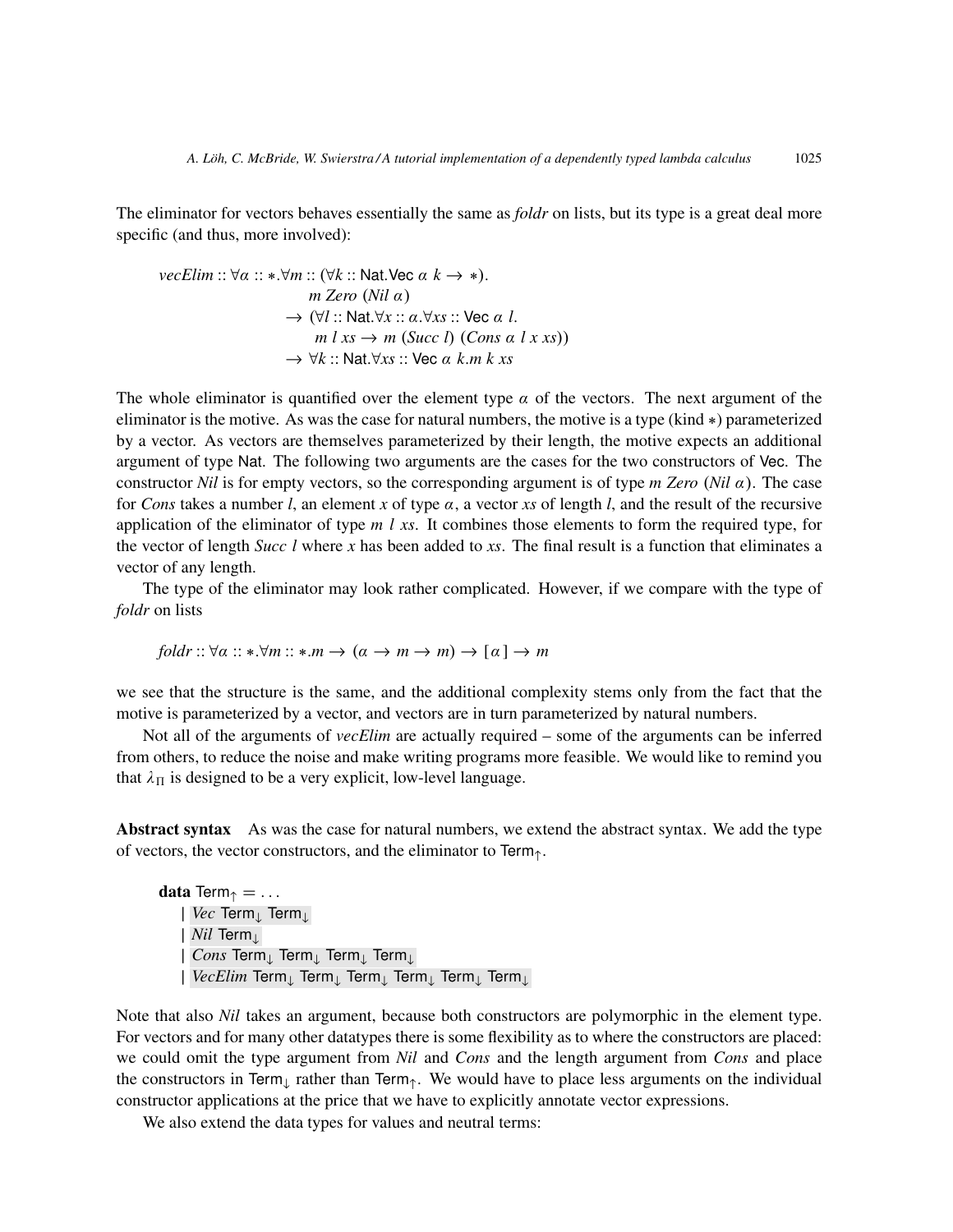```
eval_{\uparrow} (VecElim \alpha m mn mc k xs) d =let mnVal = eval_{\perp} mn dmcVal = eval_{\downarrow} mc drec kVal xsVal =
          case xsVal of
            VNil \longrightarrow mnValVCons \angle l x xs \rightarrow foldl vapp mcVal [l, x, xs, rec l xs]
             VNeutral n → VNeutral
                                   (NVecElim (eval↓ α d) (eval↓ m d)
                                                mnVal mcVal kVal n)
                               \rightarrow error "internal: eval vecElim"
  in rec (eval<sub>\downarrow</sub> k d) (eval<sub>\downarrow</sub> xs d)
```
Figure 17. Implementation of the evaluation of vectors

data Value  $= \ldots$ | *VNil* Value | *VCons* Value Value Value Value | *VVec* Value Value data Neutral  $= \ldots$ 

| *NVecElim* Value Value Value Value Value Neutral

Evaluation Evaluation of constructors of the Vec type proceeds structurally, turning terms into their value counterparts. Once again, the only interesting case is the evaluation of the eliminator for vectors, shown in Figure 17. As indicated before, the behaviour resembles a fold on lists: depending on whether the vector is a *VNil* or a *VCons*, we apply the appropriate argument. In the case for *VCons*, we also call the eliminator recursively on the tail of the vector (of length *l*). If the eliminated vector is a neutral element, we cannot reduce the eliminator, and produce a neutral term again.

Type checking We extend the type checker as shown in Figure 18. The code is relatively long, but keeping the types of each of the constructs in mind, there are absolutely no surprises.

As for natural numbers, we have omitted the new cases for substitution and quotation, because they are entirely straightforward.

Append We are now capable of demonstrating a real dependently typed program in action, a function that appends two vectors while keeping track of their lengths. The definition in the interpreter looks as follows: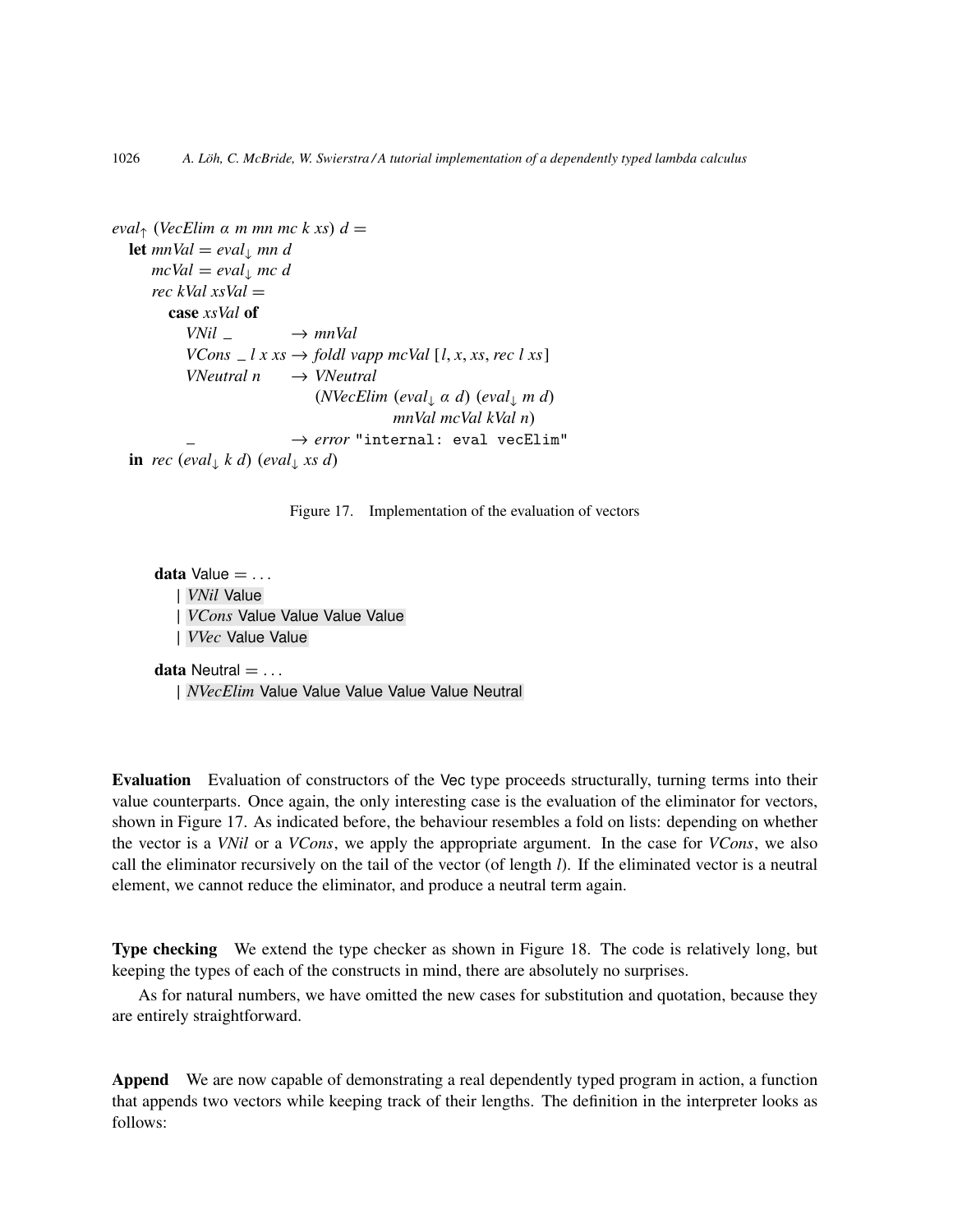```
type_{\uparrow} i \Gamma (Vec \alpha k) =
   do type↓
i 0 α VStar
       type↓
i 0 k VNat
      return VStar
type_{\uparrow} i \Gamma (Nil \alpha) =
   do type↓
i 0 α VStar
      let aVal = eval_{\perp} \alpha [ ]
      return (VVec aVal VZero)
type_{\uparrow} i \Gamma (Cons \alpha k x xs) =
   do type↓
i 0 α VStar
      let aVal = eval_{\downarrow} \alpha [ ]
       type↓
i 0 k VNat
      let kVal = eval_{\downarrow} k [ ]
       type↓
i 0 x aVal
       type↓
i 0 xs (VVec aVal kVal)
      return (VVec aVal (VSucc kVal))
type_{\uparrow} i \Gamma (VecElim \alpha m mn mc k vs) =
   do type↓
i 0 α VStar
      let aVal = eval_{\downarrow} \alpha [ ]
       type<sub>↓</sub> i Γ m
          (VPi VNat (\lambda k \rightarrow VPi (VVec aVal k) (\lambda \rightarrow VStar)))let mVal = eval_{\perp} m [ ]
       type↓
i 0 mn (foldl vapp mVal [VZero, VNil aVal])
       type<sub>⊥</sub> i Γ mc
          (VPi VNat (λl →
           VPi aVal (\lambda y \rightarrowVPi (VVec aVal l) (\lambda y s \rightarrowVPi (foldl vapp mVal [l, ys]) (\lambda \rightarrow(foldl vapp mVal [VSucc l, VCons aVal l y ys]))))))
       type↓
i 0 k VNat
      let kVal = eval_{\downarrow} k [ ]
       type↓
i 0 vs (VVec aVal kVal)
      let vsVal = eval_{\downarrow} vs [ ]
       return (foldl vapp mVal [kVal, vsVal])
```
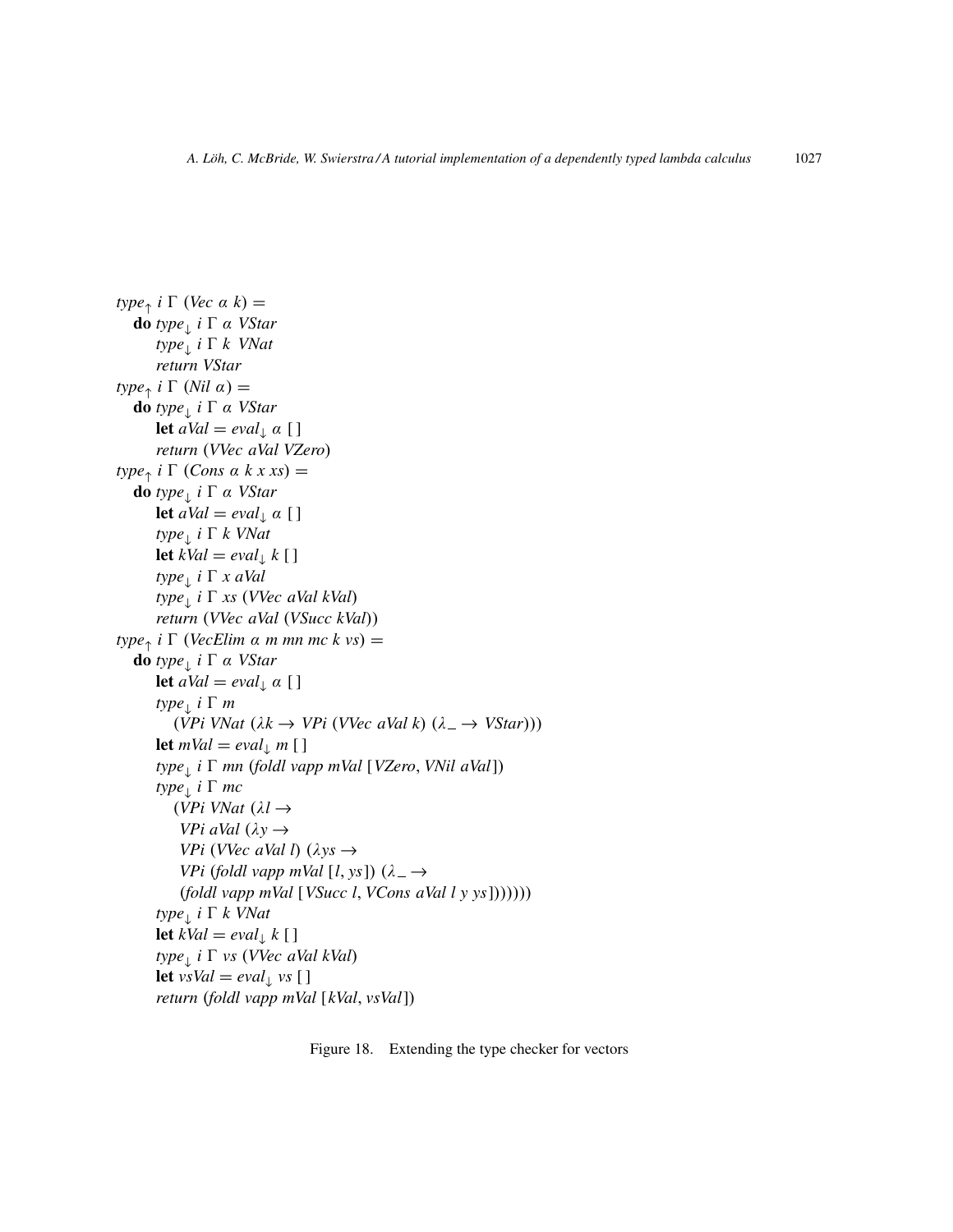$\mathcal{E}$  let *append* = (λα → *vecElim* α  $(\lambda m \perp \rightarrow \forall (n:: \text{Nat})$ . Vec  $\alpha n \rightarrow \text{Vec } \alpha$  (*plus m n*))  $(\lambda \nu \rightarrow \nu)$  $(\lambda m \vee \nu s \text{ rec } n \vee \rightarrow \text{Cons } \alpha \text{ (plus } m \text{ n}) \vee (\text{rec } n \vee))$ :: ∀(α :: ∗) (*m* :: Nat) (*v* :: Vec α *m*) (*n* :: Nat) (*w* :: Vec α *n*). Vec α (*plus m n*)

Like for *plus*, we define a binary function on vectors by eliminating the first argument. The motive is chosen to expect a second vector. The length of the resulting vector is the sum of the lengths of the argument vectors *plus m n*. Appending an empty vector to another vector  $\nu$  results in  $\nu$ . Appending a vector of the form *Cons m v vs* to a vector *v* works by invoking recursion via *rec* (which appends *vs* to *w*) and prepending *v*. Of course, we can also apply the function thus defined:

$$
\begin{aligned}\n\text{Assume } (\alpha :: *) (x :: \alpha) (y :: \alpha) \\
\text{where } \alpha & 2 (Cons \alpha 1 x (Cons \alpha 0 x (Nil \alpha))) \\
& 1 (Cons \alpha 0 y (Nil \alpha)) \\
\text{Cons } \alpha & 2 x (Cons \alpha 1 x (Cons \alpha 0 y (Nil \alpha)))\n\end{aligned}
$$

We assume a type  $\alpha$  with two elements x and y, and append a vector containing two x's to a vector containing one *y*.

#### 4.3. Discussion

In this section we have shown how to add two data types to our core theory: natural numbers and vectors. Using exactly the same principles, many more data types can be added. For example, for any natural number *n*, we can define the type Fin *n* that contains exactly *n* elements. In particular, Fin 0, Fin 1 and Fin 2 are the empty type, the unit type, and the type of booleans respectively. Furthermore, Fin can be used to define a total projection function from vectors, of type

*project* ::  $\forall (\alpha : \ast)$  (*n* :: Nat). Vec  $\alpha$  *n*  $\rightarrow$  Fin  $n \rightarrow \alpha$ 

Another interesting dependent type is the equality type

Eq ::  $\forall (\alpha : \ast) . \alpha \rightarrow \alpha \rightarrow \ast$ 

with a single constructor

 $Ref: \forall (\alpha : \ast) (x : \alpha) \rightarrow \textsf{Eq} \alpha x x$ 

and eliminator

$$
eqElim:: \forall (\alpha::*).\forall (m:: \forall (x:: \alpha). \forall (y:: \alpha). Eq \alpha x y \rightarrow *).
$$
  

$$
(\forall (z:: \alpha). m z z (Ref \alpha z))
$$
  

$$
\rightarrow \forall (x:: \alpha). \forall (y:: \alpha). \forall (p:: Eq \alpha x y). m x y p
$$

Using Eq, we can state and prove theorems about our code directly in  $\lambda_{\Pi}$ . For instance, the type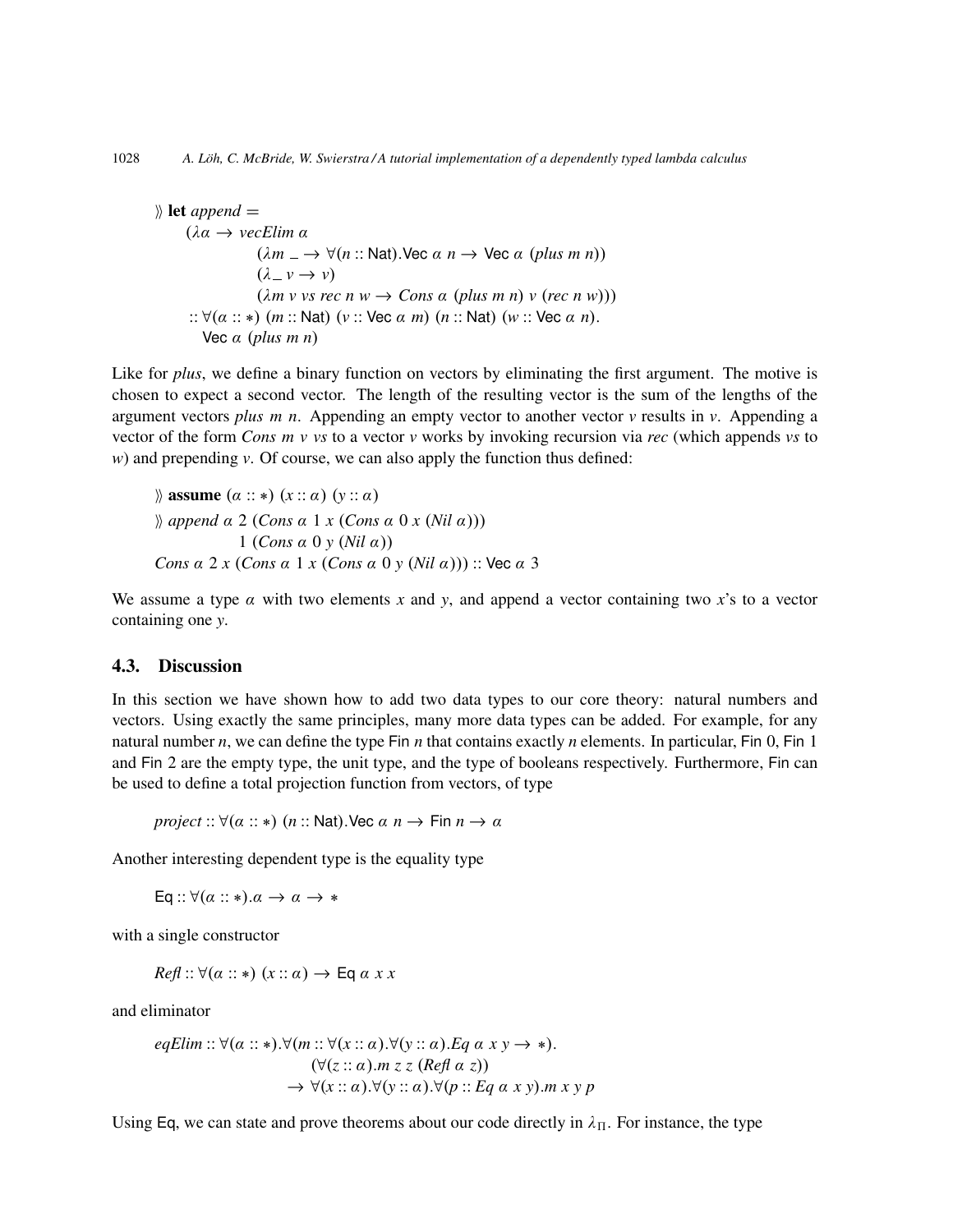∀(α :: ∗) (*n* :: Nat).Eq Nat (*plus n Zero*) *n*

states that *Zero* is the right-neutral element of addition. Any term of that type serves as a proof of that theorem, via the Curry-Howard isomorphism.

These examples and a few more are included with the interpreter in the paper sources, which can be downloaded via the  $\lambda_{\Pi}$  homepage [7]. More about suitable data types for dependently typed languages and writing dependently typed programs can be found in another tutorial [12].

Throughout this section, we have chosen to extend the abstract syntax of our language for every data type we add. Alternatively, we could use the *Church encoding* of data types, e.g., representing natural numbers by the type  $\forall (\alpha : \ast) . \alpha \rightarrow (\alpha \rightarrow \alpha) \rightarrow \alpha$ . Although this choice may seem to require less effort, it does introduce some problems. Although we can use the Church encoding to write simple folds, we cannot write dependently typed programs that rely on eliminators without extending our theory further. This makes it harder to write programs with an inherently dependent type, such as our *append* function. As our core theory should be able to form the basis of a dependently typed programming language, we chose to avoid using such an encoding.

# 5. Toward dependently typed programming

The calculus we have described is far from a real programming language. Although we can write, type check, and evaluate simple expressions there is still a lot of work to be done before it becomes feasible to write large, complex programs. In this section, we do not strive to enumerate all the problems that large-scale programming with dependent types must face, let alone solve them. Instead, we try to sketch how a programming language may be built on top of the core calculus we have seen so far and point you to related literature.

As our examples illustrate, programming with eliminators does not scale. Epigram [15] uses a clever choice of motive to make programming with eliminators a great deal more practical [9, 14]. By choosing the right motive, we can exploit type information when defining complicated functions. Eliminators may not appear to be terribly useful, but they form the foundations on which dependently typed programming languages may be built.

Writing programs with complex types in one go is not easy. Epigram and Agda [19] allow programmers to put 'holes' in their code, leaving parts of their programs undefined [20]. Programmers can then ask the system what type a specific hole has, effectively allowing the incremental development of complex programs.

As it stands, the core system we have presented requires programmers to explicitly instantiate polymorphic functions. This is terribly tedious! Take the *append* function we defined: of its five arguments, only two are interesting. Fortunately, uninteresting arguments can usually be inferred. Many programming languages and proof assistants based on dependent types have support for *implicit arguments* that the user can omit when calling a function. Note that these arguments need not be types: the *append* function is 'polymorphic' in the length of the vectors.

Finally, we should reiterate that the type system we have presented is unsound. As the kind of ∗ is itself ∗, we can encode a variation of Russell's paradox, known as Girard's paradox [3]. This allows us to create an inhabitant of any type. To fix this, the standard solution is to introduce an infinite hierarchy of types: the type of  $*$  is  $*$ <sub>1</sub>, the type of  $*$ <sub>1</sub> is  $*$ <sub>2</sub>, and so forth.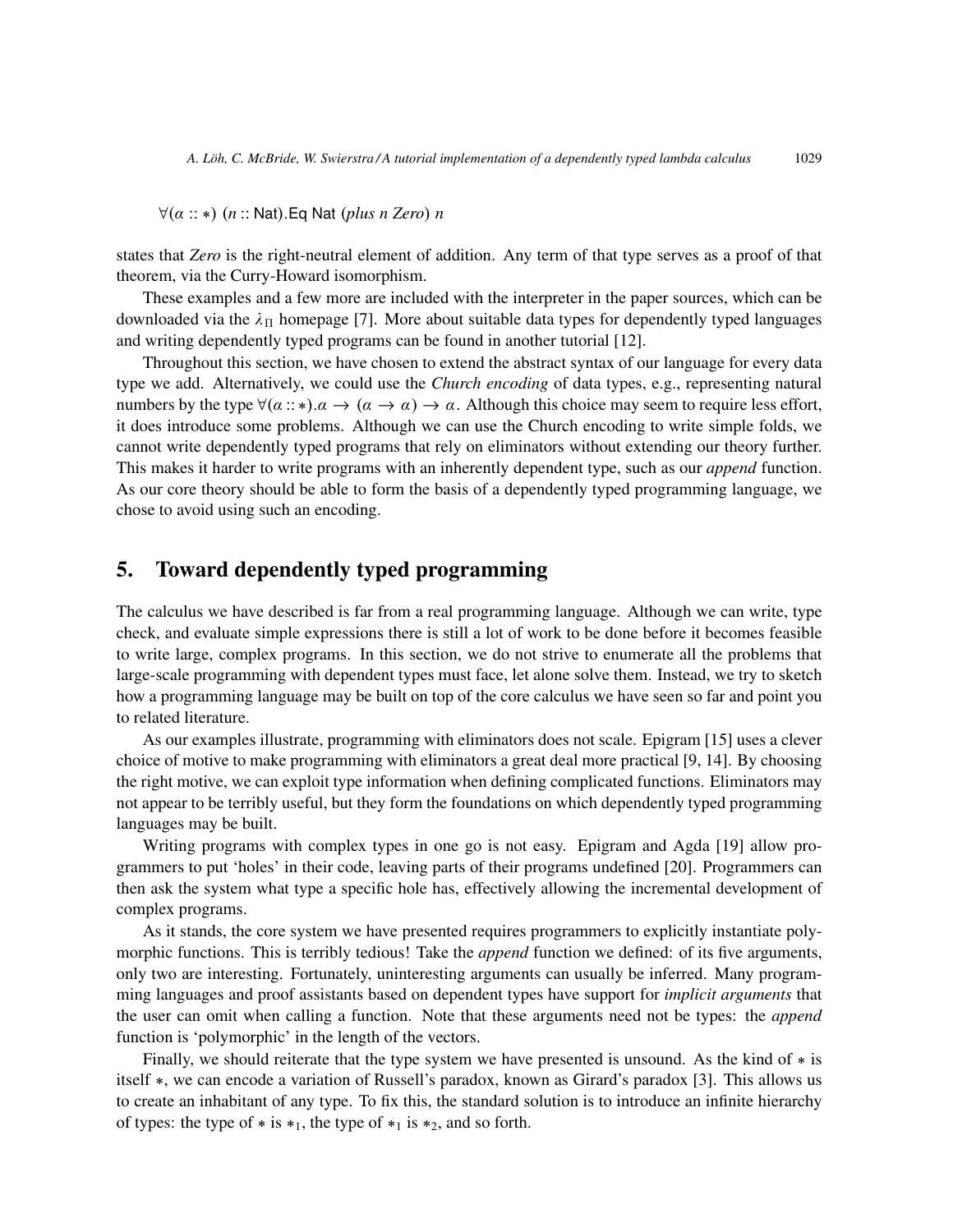## 6. Discussion

There is a large amount of relevant literature regarding both implementing type systems and type theory. Pierce's book [21] is an excellent place to start. Martin-Löf's notes on type theory [8] are still highly relevant and form an excellent introduction to the subject. More recent books by Nordström et al. [17] and Thompson [24] are freely available online.

There are several dependently typed programming languages and proof assistants readily available. Coq [2] is a mature, well-documented proof assistant. While it is not primarily designed for dependently typed *programming*, learning Coq can help get a feel for type theory. Haskell programmers may feel more at home using recent versions of Agda [18], a dependently typed programming language. Not only does the syntax resemble Haskell, but functions may be defined using pattern matching and general recursion. Finally, Epigram [15, 12] proposes a more radical break from functional programming as we know it. While the initial implementation is far from perfect, many of Epigram's ideas are not yet implemented elsewhere.

Other implementations of the type system we have presented here have been published elsewhere [1, 4, 5]. These articles, however, tend to focus on proving that an implementation is correct and satisfies certain meta-theoretical properties. The focus of our paper is somewhat different: we have chosen to describe a concrete implementation of a type checker as a vehicle for explanation. Furthermore, we have tried to collect and document those implementation techniques that we found useful in our implementation.

In the introduction we mentioned some of the concerns functional programmers have regarding dependent types. Type checking a language with dependent types is not necessarily undecidable – indeed, the type checker we have presented here will only fail to terminate for certain contrived examples [3]. The phase distinction between evaluation and type checking becomes more subtle, but is not lost. The fusion of types and terms introduces new challenges, but also has a lot to offer. Most importantly, though, getting started with dependent types is not as hard as you may think. We hope to have whet your appetite, guiding you through your first steps, but encourage you to start exploring dependent types yourself!

Acknowledgements We would like to thank Thorsten Altenkirch, Lennart Augustsson, Isaac Dupree, Clemens Fruhwirth, Jurriaan Hage, Stefan Holdermans, Shin-Cheng Mu, Edsko de Vries, Phil Wadler, the students from several seminars on type systems at Utrecht University, the *Lambda the Ultimate*community, and the anonymous referees for their helpful comments on a previous version of this paper.

# References

- [1] Abel, A., Altenkirch, T.: A Partial Type Checking Algorithm for Type:Type, *International Workshop on Mathematically Structured Functional Programming* (V. Capretta, C. McBride, Eds.), 2008.
- [2] Bertot, Y., Castéran, P.: *Interactive Theorem Proving and Program Development. Coq'Art: The Calculus of Inductive Constructions*, Springer Verlag, 2004.
- [3] Coquand, T.: An analysis of Girard's paradox, *First IEEE Symposium on Logic in Computer Science*, 1986.
- [4] Coquand, T.: An Algorithm for Type-Checking Dependent Types, *Science of Computer Programming*, 26(1- 3), 1996, 167–177.